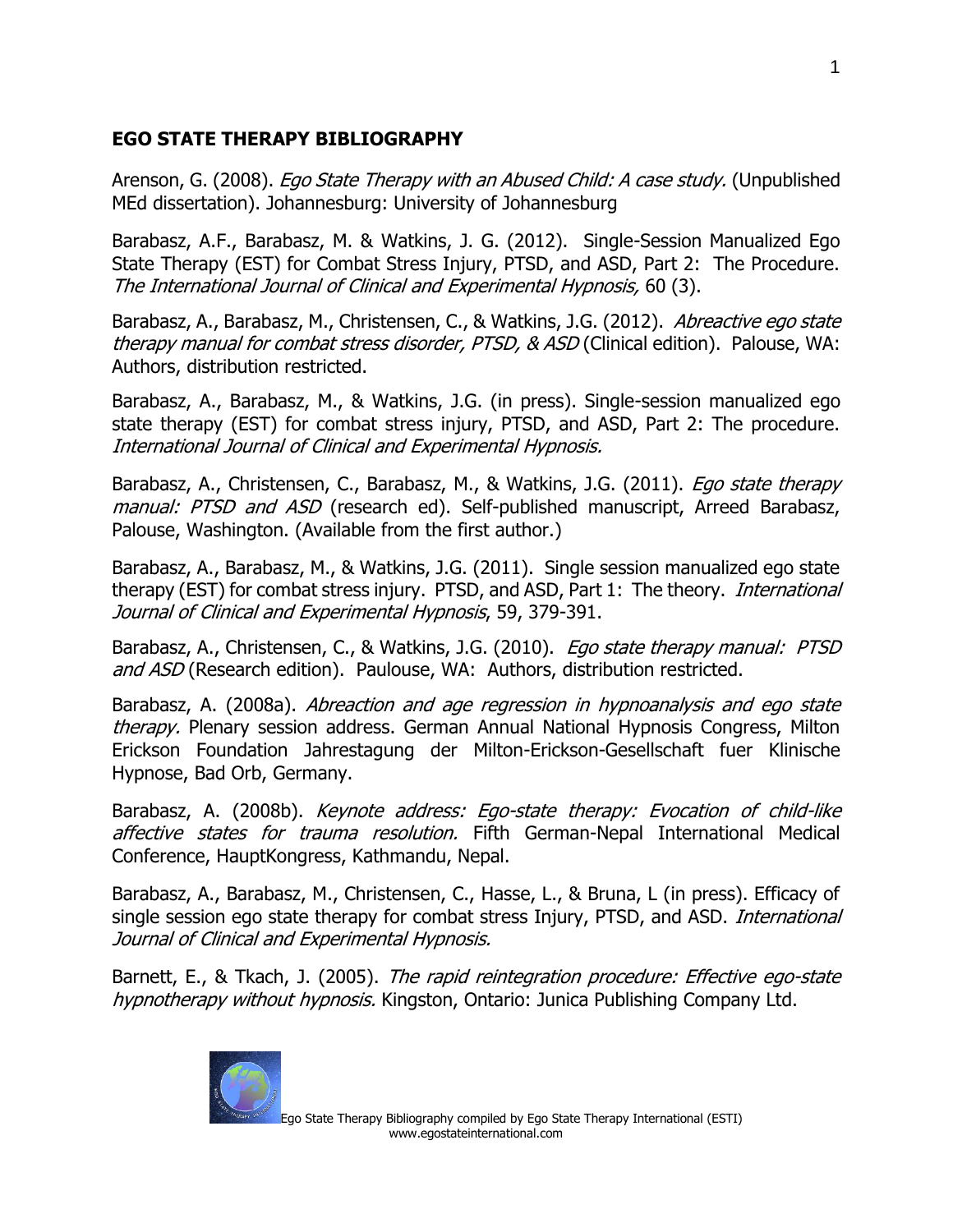Beahrs, J.O. (1982). Unity and Multiplicity: Multilevel Consciousness of Self in Hypnosis, Psychiatric Disorders and Mental Health. New York: Brunner/Mazel.

Berne, E. (1961). Transactional Analysis in Psychotherapy. New York: Grove Press.

Berne, E. (1966). *Principles of Group Treatment.* New York: Oxford University Press.

Bergmann, U., & Forgash, C. (2000). *EMDR and ego state treatment of dissociation.* Workshop presented at the International Society for the Study of Dissociation Conference, San Antonio, TX.

Blizard, R.A. (2001). Masochistic and Sadistic Ego States: Dissociative Solutions to the Dilemma of Attachment to an Abusive Caretaker. Journal of Trauma and Dissociation. 2(4), 37-58

Blumenau, D. (2019) Facilitating Inner Strength Building in Adolescent Girls with Depressive Symptoms through Ego State Therapy and Creative Expressive Art in Therapy. (Unpublished D.Ed Psych dissertation). Johannesburg: University of Johannesburg, South Africa

Brenman, M., Gill, M.M., & Hacker, F.J. (1947). Alteration in the state of ego in hypnosis. Bulletin of the Menninger Clinic, 11, 60.

Bresler, D.E. (1990). Meeting an inner adviser. In: Hammond, D.C., Ed. Handbook of hypnotic suggestion and metaphors (pp. 318-320). New York: W. W. Norton & Company.

Brown (Eds.), Creative mastery in hypnosis and hypnoanalysis: A Festschrift for Erika Fromm (pp.255-261).

Calnan, R. D. (1977). Hypnotherapeutic ego-strengthening. Australian Journal of Clinical Hypnosis, 5, 105-118.

Carolusson, S. (1996) Marie: A Case of Dissociated Identity. In Peter, B. et al. (Ed.): Munich Lectures on Hypnosis and Psychotherapy. Hypnosis International Monographs nr 2.

Carolusson, S. (1998) Hypnosis and Transference in the Treatment of Depression. Hypnos, vol. 25(2), 78-86.

Celentano, C. (1992). The encapsulated maternal introject: In the service of survival. In E.V. Siegel et al. (Eds.), Psychoanalytic Perspectives on Woman: Current Issues in Psychoanalytic Practice, No. 4, 25-43. New York: Brunner/Mazel, Inc.

Cohen-Posey, K. (2009). Empowering dialogues within: A workbook for helping professionals and their clients. New York: John Wiley & Sons.

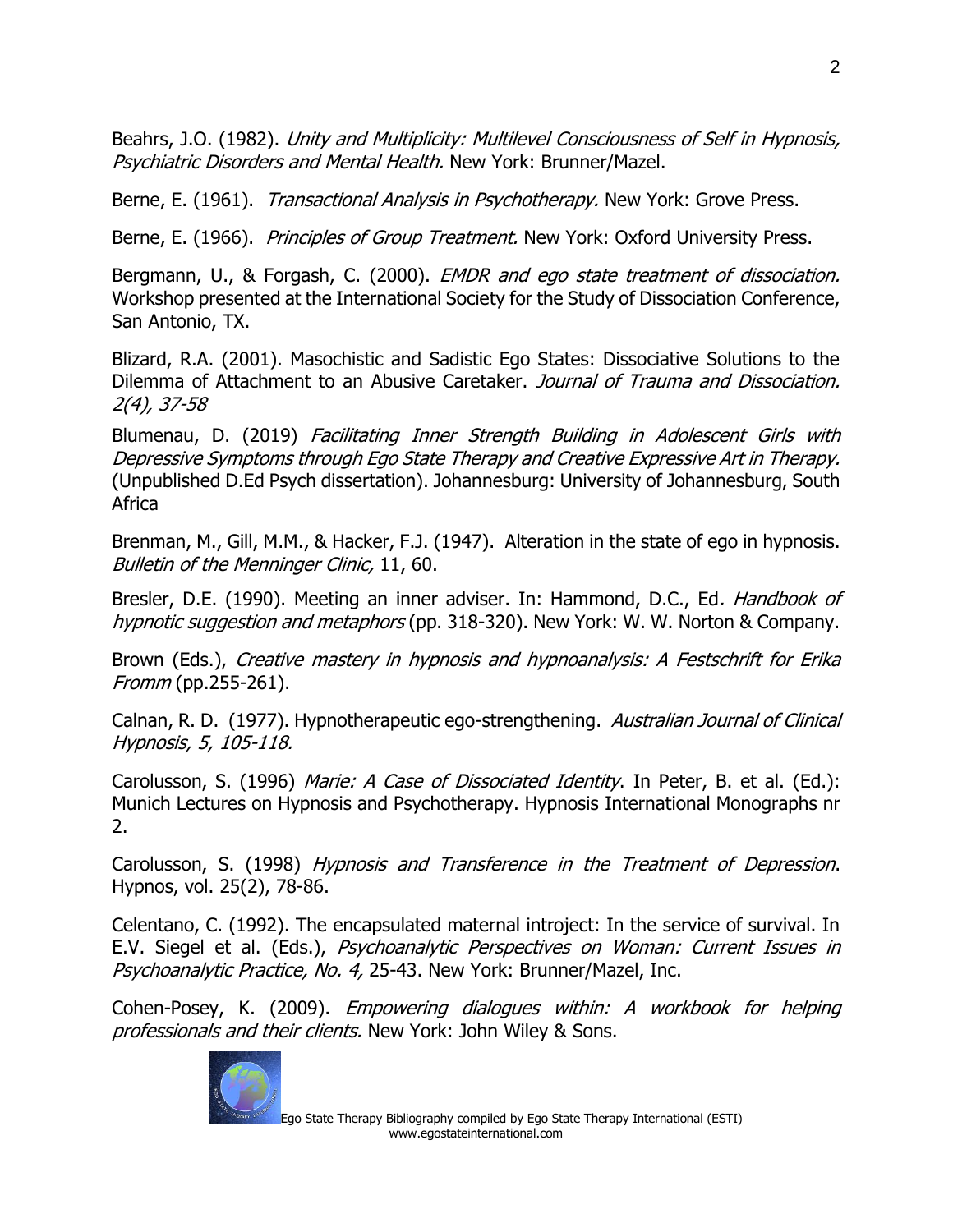Curtis, J. (1996). *Table talk: Metaphors for internal healing of ego states.* Paper presented at the annual meeting of the International Society for the Study of Dissociation, San Francisco. CA.

Carlisle, A. (1988). *Dreams in multiple personality disorder and ego state conditions.* 5<sup>th</sup> International Conference on Multiple Personality and Dissociated States, Chicago, IL.

Christensen, C., Barabasz, A., & Barabasz, M. (in press). A placebo-controlled test of the effects of single-session ego state therapy for PTSD. *International Journal of Clinical and* Experimental Hypnosis.

Christensen, C., Barabasz, A., & Barabasz, M. (2009). Effects of an affect bridge for age regression. International Journal of Clinical and Experimental Hypnosis, 57, 402-418.

Crichton, E. (2007). Transactional Analysis: Ego States – What they are and how to diagnose them. Australian Journal of Clinical hypnotherapy and Hypnosis. ProQuest Psychology Journals, 28(1), 28.

Da Silva, J. (2010). The experiences of educational psychologists utilizing ego-state therapy with adolescents presenting with dissociation. (Unpublished MEd Psych dissertation) Johannesburg: University of Johannesburg

Da Silva, J & Fritz, E (2012). The experiences of educational psychologists who utilise ego-state therapy to address dissociation in adolescents. The South African Journal of Psychology. 42(2). Accepted and to be published in 2012.

Degun-Mather, M. (2003). Ego state therapy in the treatment of a complex eating disorder. Contemporary Hypnosis, Vol 20(3), 165-173.

Eikman, A.J. (1982). The Observing Self: Mysticism and Psychotherapy. Boston, MA: Beacon Press.

Dickey, T., Nungary, V., & Frederick, C. (1998). You must be present to win: Attentional training for the management of serious ego-state problems. Paper presented at the annual meeting of the American Society of Clinical Hypnosis, Ft. Worth, TX.

Douglass, V. F. (1994). The relation of spontaneous amnesia, ego states, and hidden observers to post-hypnotically dissociated task interference. Australian Journal of Clinical and Experimental Hypnosis, 22, 147-152.

Douglas, V.F. a. J.G. Watkins (1994). The relation of spontaneous amnesia, ego states, and hidden observers to post-hypnotically dissociated task interference. Australian Journal of Clinical and Experimental Hypnosis 22, 147-152.

www.egostateinternational.com

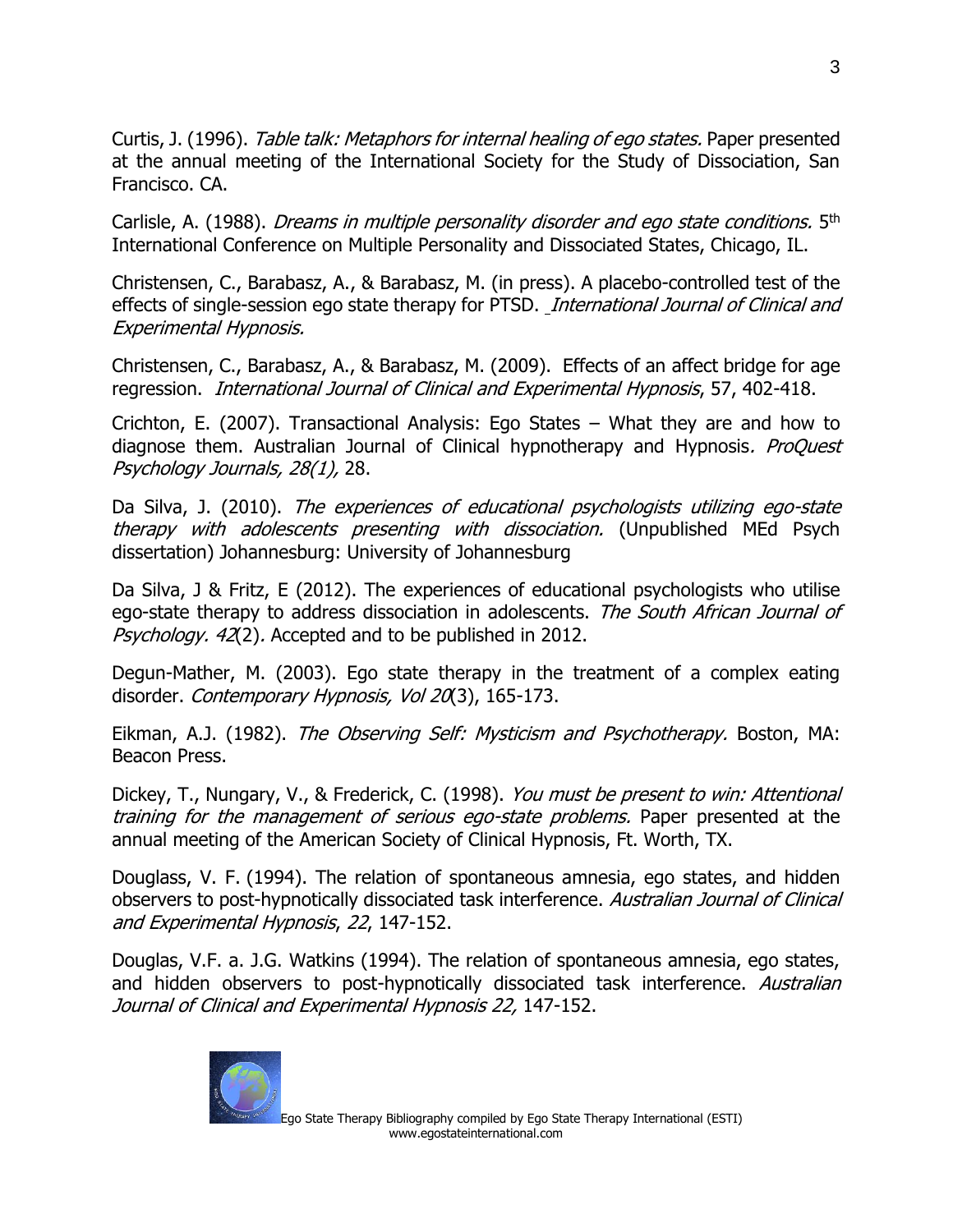Edelstein, M. G. (1982). Ego state therapy in the management of resistance. *American* Journal of Clinical Hypnosis 25, 15-20.

Emmerson, G. a. F. Farmer (1996). Ego-state therapy and menstrual migraine. Australian Journal of Clinical Hypnotherapy and Hypnosis 17 (1).

Emmerson, G. (1999). What lies within: Ego States and other internal personifications? Australian Journal of Clinical Hypnotherapy and Hypnosis. ProQuest Psychology Journals, 20(1), 13.

Emmerson, G. (2003). Bringing resources to needs with hypnotic anchoring: accessing the best ego state for the job. Australian Journal of Clinical Hypnotherapy and Hypnosis. ProQuest Psychology Journals, 24(2), 88.

Emmerson, G. (2003). *Ego State Therapy.* Williston, VT: Crown.

Emmerson, G. (2006). Advanced skills and interventions in therapeutic counseling. Wales: Crown House Publishing.

Emmerson, G. (2007). *Ego State Therapy.* Wales: Crown House Publishing.

Emmerson, G. (1999). What lies within: Ego states and other internal personifications? Australian Journal of Clinical Hypnotherapy and Hypnosis, 20, 13-22.

Emmerson, G. (2000). Ego state therapy: Its development and progress in the 20th century. Australian Journal of Clinical Hypnotherapy and Hypnosis, 21, 1-11.

Emmerson, G. (2000a). The resistance bridge technique: An ego state induction that locates the origin of the problem. Australian Journal of Clinical Hypnotherapy and Hypnosis, 21(1), 115-125.

Emmerson, G. (2002). Couples counselling: An ego state therapy approach. Australian Journal of Clinical Hypnotherapy and Hypnosis, 23(2), 130-140.

Emmerson, G. (2003). Bringing resources to needs with hypnotic anchoring: Accessing the best ego state for the job. Australian Journal of Clinical Hypnotherapy and Hypnosis, 24 (2), 88-97.

Emmerson, G. (2003). Ego state therapy. Carmarthen, Wales: Crown House Publishing.

Emmerson, G. (2004). The expression, removal and relief method to resolve trauma. Australian Journal of Clinical Hypnotherapy and Hypnosis, 25(2), 77-84.

Emmerson, G. J. (2006) Advanced skills and Interventions in therapeutic counseling. Carmarthen, Wales UK: Crown House.

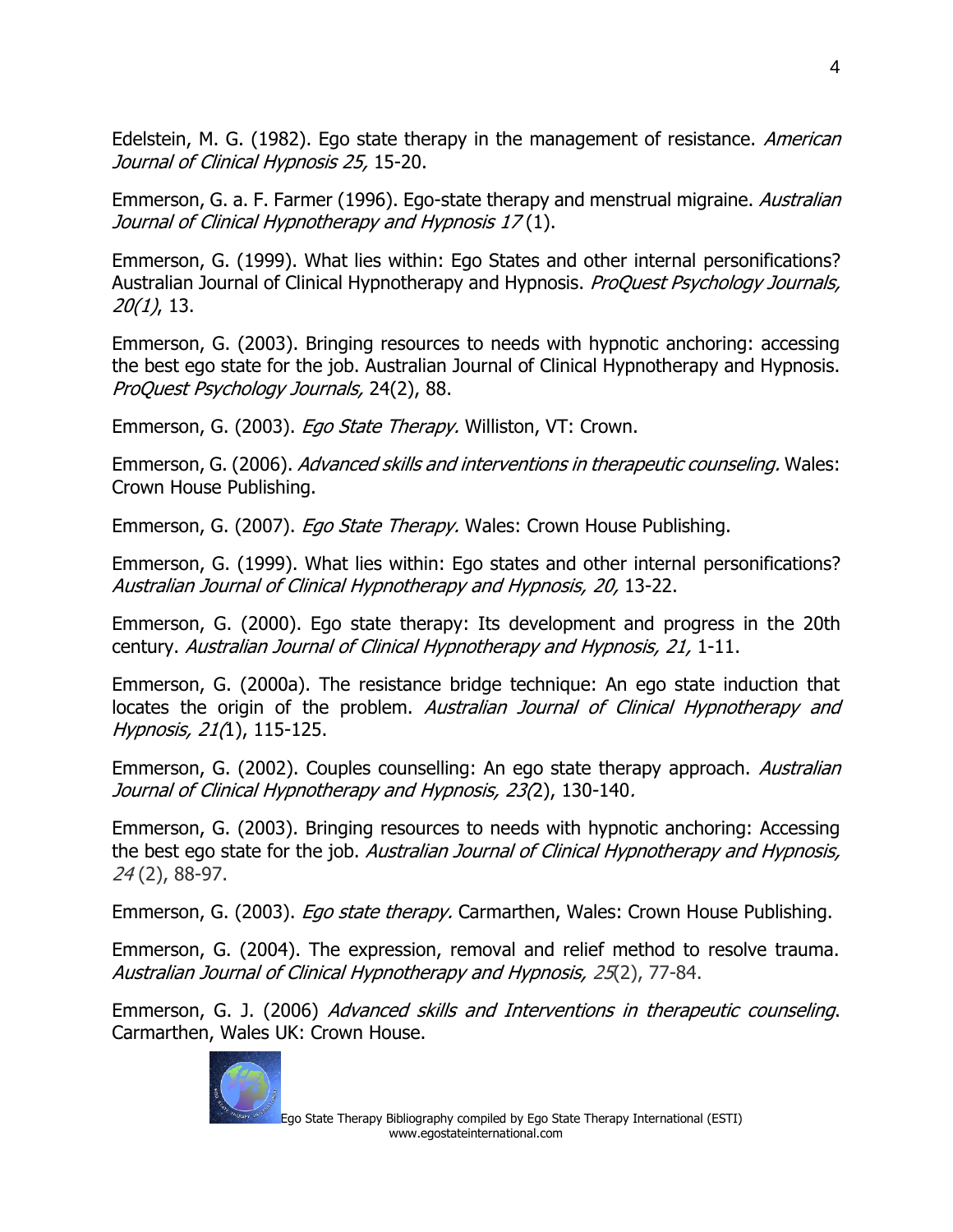Emmerson, G. (2006). Smoking cessation: Getting the ego-states to work together. Australian Journal of Clinical Hypnotherapy and Hypnosis, 27(2), 23-29.

Emmerson, G. (2011). Ego state personality theory. Australian Journal of Clinical Hypnotherapy and Hypnosis, 33(2), 5-23.

Emmerson, G. (2011). Working with addictions using ego state therapy. Australian Journal of Clinical Hypnotherapy and Hypnosis, 33(2), 24-39.

Emmerson, G. (2012). *Healthy parts, healthy self.* Charleston, SC: CreateSpace.

Emmerson, G. (2013). Ego state conditions. Australian Journal of Clinical Hypnotherapy and Hypnosis, 35 (1), 5-27

Emmerson, G. (2013). The vaded ego state and the invisible bridging induction. International Journal of Clinical and Experimental Hypnosis, 61 (2), 232-250.

Emmerson, G.J., & Farmer, K. (1996). Ego-state therapy and menstrual migraine, The Australian Journal of Clinical Hypnotherapy and Hypnosis, 17, 7-14.

Fairbairn, W.R.D. (1954). An Object-relations Theory of Personality. New York: Basic Books.

Federn, P. (1952). In E. Weiss, (Ed.), *Ego psychology and the psychoses*. New York: Basic Books.

Federn, P. (1952). Ego *psychology and the psychoses.* New York: Basic Books

Federn, P. 1952. *Ego psychology and the psychoses*, E. Weiss, (ed.), Basic Books, New York.

Federn, P. (1952). Ego psychology and the psychoses. New York (Basic). (Dt. (1994): Ichpsychologie und die Psychoses. Frankfurt a.M. (Suhrkamp).

Federn, P. (1928). Narcissism in the structure of the ego. *International Journal of* Psychoanalysis 9: 401-419.

Federn, P. (1927). Narcissism in the structure of the ego. (Read before the Tenth International Psychoanalytic Congress, Sept. 1, 1927). In *Ego psychology and the* psychoses, by Paul Federn, E. Weiss, Ed., New York: Basic Books, 1952a, pp. 38-59

Federn, P. (1932). The ego feeling in dreams. *Psychoanalytic Quarterly* 1: 511-542.

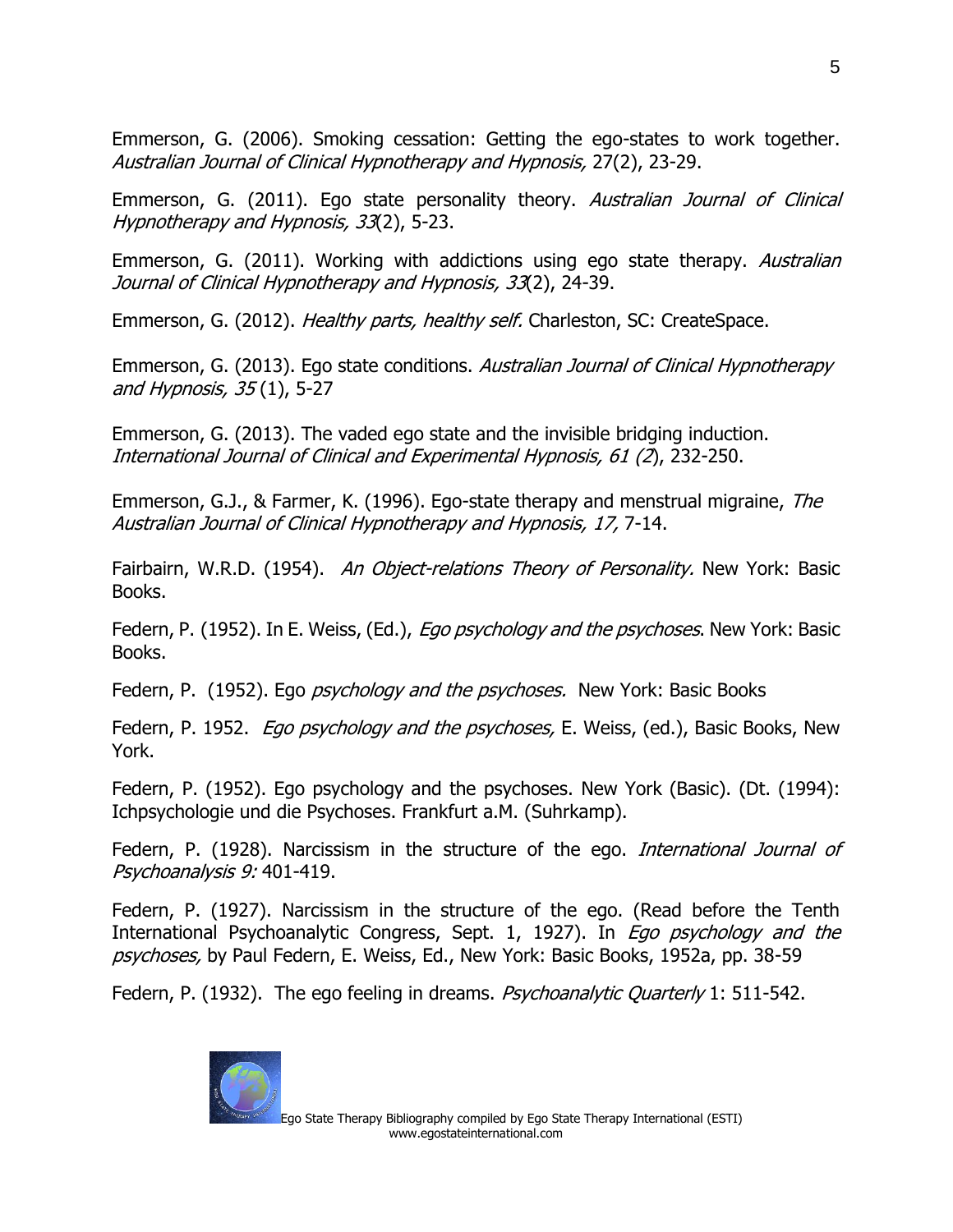Federn, P. (1943). The psychoanalysis of psychosis. Psychiatric Quarterly 17:3-19,246-257,480-487.

Federn, P. (1947a). Principles of psychotherapy in latent schizophrenia. American Journal of Psychotherapy 1: 129-147.

Federn, P. (1947b). Discussion of J.N. Rosen "Treatment of schizophrenic psychosis by direct analytic therapy". Psychiatric Quarterly 21, 25-28.

Federn, P. (1956). Ichpsychologie und die Psychosen. Bern/Stuttgart (Huber).

Fine, C., Paulsen, S., Rouanzoin, C., Luber, M., Puk, G., Young, W. (2001). A general guide to the use of EMDR in the dissociative disorders: A task force report. In F. Shapiro, EMDR: Basic principles, practices and procedures, 2nd Ed. New York: Guilford Press.

Forgash, C. (2005). Deepening EMDR treatment effects across the diagnostic spectrum: Integrating EMDR and ego state work. Two-day workshop presentation, New York. (Available on DVD from [www.advancedeductionalproductions.com\)](http://www.advancedeductionalproductions.com/)

Forgash, C., Copeley, M., (2007). Healing the heart of trauma and dissociation with EMDR and ego state therapy. New York. Springer

Forgash, C. (2009). The Treatment of Health Problems of Complex PTSD Clients: an EMDR/Ego State Treatment Plan. EMDR Europe Conference. Amsterdam.

Forgash, C. (2007). Pre-conference Workshop. Treating Complex Trauma: An Integrated EMDR and Ego State Therapy Approach. EMDR Europe Conference. Paris.

Forgash, C. (2007). Deepening EMDR Treatment Effects Across the Diagnostic Spectrum: Integrating EMDR and Ego State Work. Two Day Workshop Presentation. Phoenix, AZ. Available In DVD Format. [www.advancededucationalproductions.com](http://www.advancededucationalproductions.com/)

Forgash, C. (2006). EMDR and Ego state Work, EMDR Europe Conference. Istanbul.

Forgash, C. (2006). Integrating EMDR and Ego State Treatment: Addressing

Dissociation and PTSD in Adult Sexual Abuse Survivors and their Negative Impact on Physical Health. ISSD Conference. Los Angeles

Forgash, C. (2004). Treating Complex Posttraumatic Stress Disorder with EMDR and Ego State Therapy. EMDR Practitioner. Retrieved July 18, 2007, from [http://www.emdr](http://www.emdr-europe.org/)[europe.org/](http://www.emdr-europe.org/)

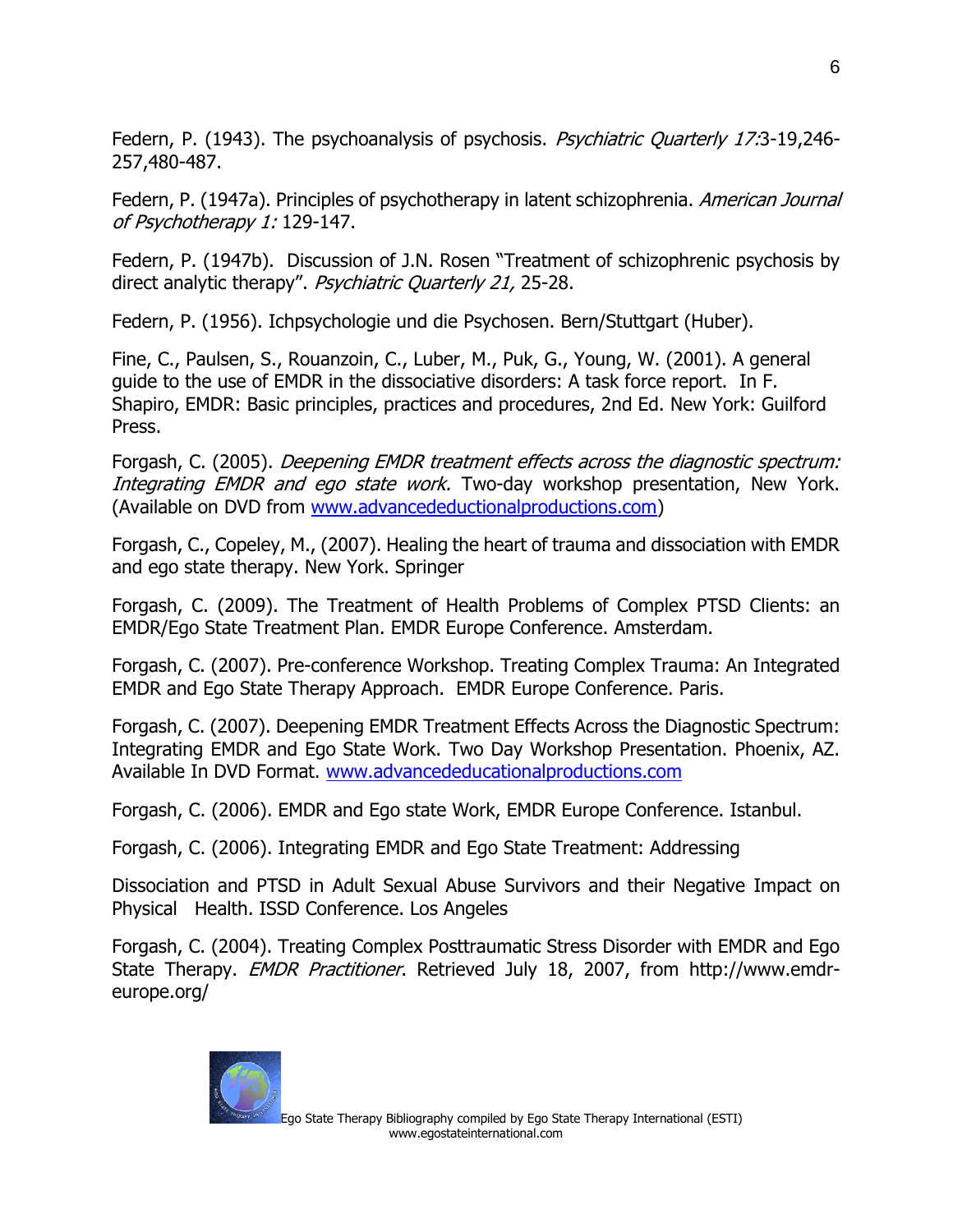Forgash, C. (2004). Integrating EMDR and ego state therapy in the treatment, ISSD Conference. Chicago,

Forgash, C. (2003). Workshop: Treating Survivors of Overwhelming Trauma Who Present with Pre-existing PTSD and Dissociative Disorders: an EMDR/ Ego State Approach. ISSD Conference. New Orleans

Forgash, C. (2003) First International Congress of Ego State Therapy, Germany. Workshop: EMDR/Ego State Work in Trauma Response Situations: Working with Survivors of the World Trade Center Tragedy.

Forgash, C., & Knipe, J. (2001). Safety-focused EMDR/ego state treatment of dissociative disorders. Workshop presented at the EMDR International Association Annual Conference, Austin, TX.

Fourie, A. M., & Roets, H. E. (2003). Ego state therapy as treatment for severe stomach pains after sexual intercourse: A case presentation. Australian Journal of Clinical Hypnotherapy and Hypnosis 24(2), 67-76.

Fourie, A.M. (2008). Discovering The Essential Self By Means Of Unconscious Resources: A Psycho Educational Approach, Unpublished Doctoral Dissertation, Pretoria, University of South Africa

Fourie, G. & Guse, T. (2011). An integrated hypnotherapeutic model for the treatment of childhood sexual trauma: A case study. The American Journal for Clinical Hypnosis. 53(3), 193-205

Fraser, G. (1991). The dissociative table technique: A strategy of working with ego states in dissociative disorders and ego state therapy. Dissociation, 4, 205-213.

Frederick, C. (1990). The rapid treatment of obsessive compulsive disorder with ego state therapy: A case study. Presented at the annual meeting of the American Society of Clinical Hypnosis, Orlando, FL. &  $5<sup>th</sup>$  European Congress of Hypnosis in Psychotherapy and Psychosomatic Medicine, Constance, Germany.

Frederick, C., & Phillips, M. (1992). The use of hypnotic age progression as interventions with acute psychosomatic conditions. American Journal of Clinical Hypnosis, 35, 89-98.

Frederick, C. (1992). Heidi and the little girl: The creation of helpful ego states for the management of performance anxiety. 12<sup>th</sup> International Congress of Hypnosis, Jerusalem, Israel & Hypnos: 20, 49-58.

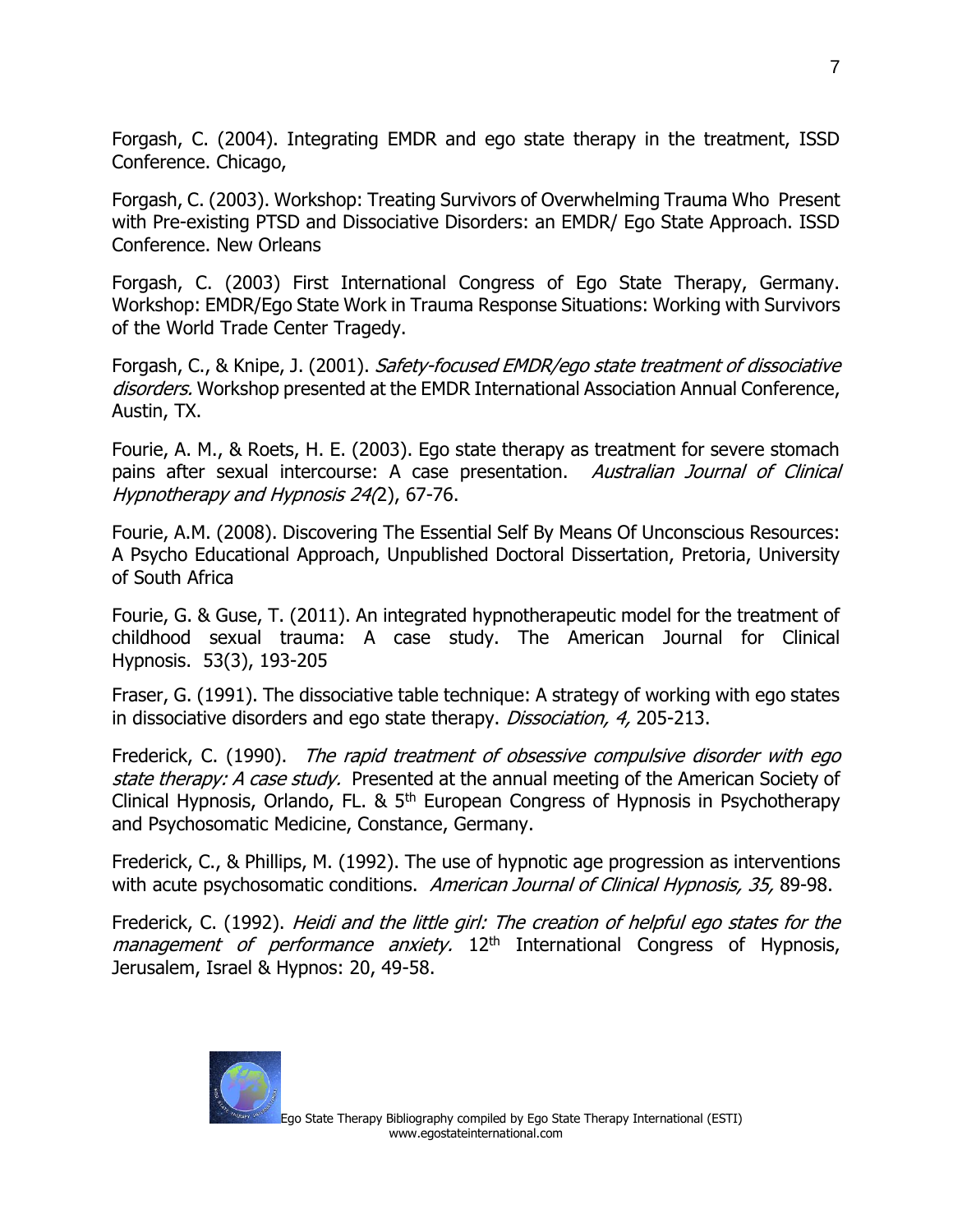Frederick, C. (1992). *Bringing up baby: A developmental approach to the management* and maturation of child ego states. Presented at the annual meeting of the American Society of Clinical Hypnosis, Las Vegas.

Frederick, C., & McNeal, S. (1993). From strength to strength: Inner strength with immature ego states. American Journal of Clinical Hypnosis, 35, 250-256.

Frederick, C., & Kim, S. (1993). Heidi and the little girl: The creation of helpful ego states for the management of performance anxiety. *Hypnos*, 20, 49-58.

Frederick, C. (1993a). Pools and Wellings: The resolution of refractory intermittent depression with ego-state therapy. Hypnos, 20, 221-228.

Frederick, C. (1993b). Mind over matter: Ego-strengthening techniques for GP's. Part I. Scottish Medicine, 13, 14.

Frederick, C. (1993c). Who's afraid of the big bad wolf: Ego-state therapy for panic disorder with and without agoraphobia. Presented at the annual meeting of the American Society of Clinical Hypnosis, New Orleans, Louisiana, March, 30, 1993.

Frederick, C. (1993a). *Ego-strengthening techniques*. Unpublished workshop handout.

Frederick, C. & McNeal, S. (1993) From strength to strength: Inner Strength with immature ego states. American Journal of Clinical Hypnosis, 35, 4.

Frederick, C. (1993a). *Ego-strengthening techniques*. Unpublished workshop handout.

Frederick, C., & Phillips, M. (1994). *Hypnosis and memory.* Unpublished workshop handout.

Frederick, G. (1994). *Ego state therapy*. Unpublished workshop handout.

Frederick, C. (1994). *Informed consent for hypnosis*. Unpublished document.

Frederick, C. (1994). Reconstructing the patient's history in psychodynamic hypnotherapy: Tradition and practice. Unpublished workshop handout.

Frederick. C. (1994). The safety of the therapist: Aspects of the hypnotherapeutic relationship. Paper presented at the annual meeting of the American Society of Clinical Hypnosis, Philadelphia, PA.

Frederick, C. (1994). Silent partners: The hypnotherapeutic relationship with non-verbal ego states. Hypnos 21, 141-149.

Frederick, C. (1994). Symptom removal. Unpublished workshop handout.

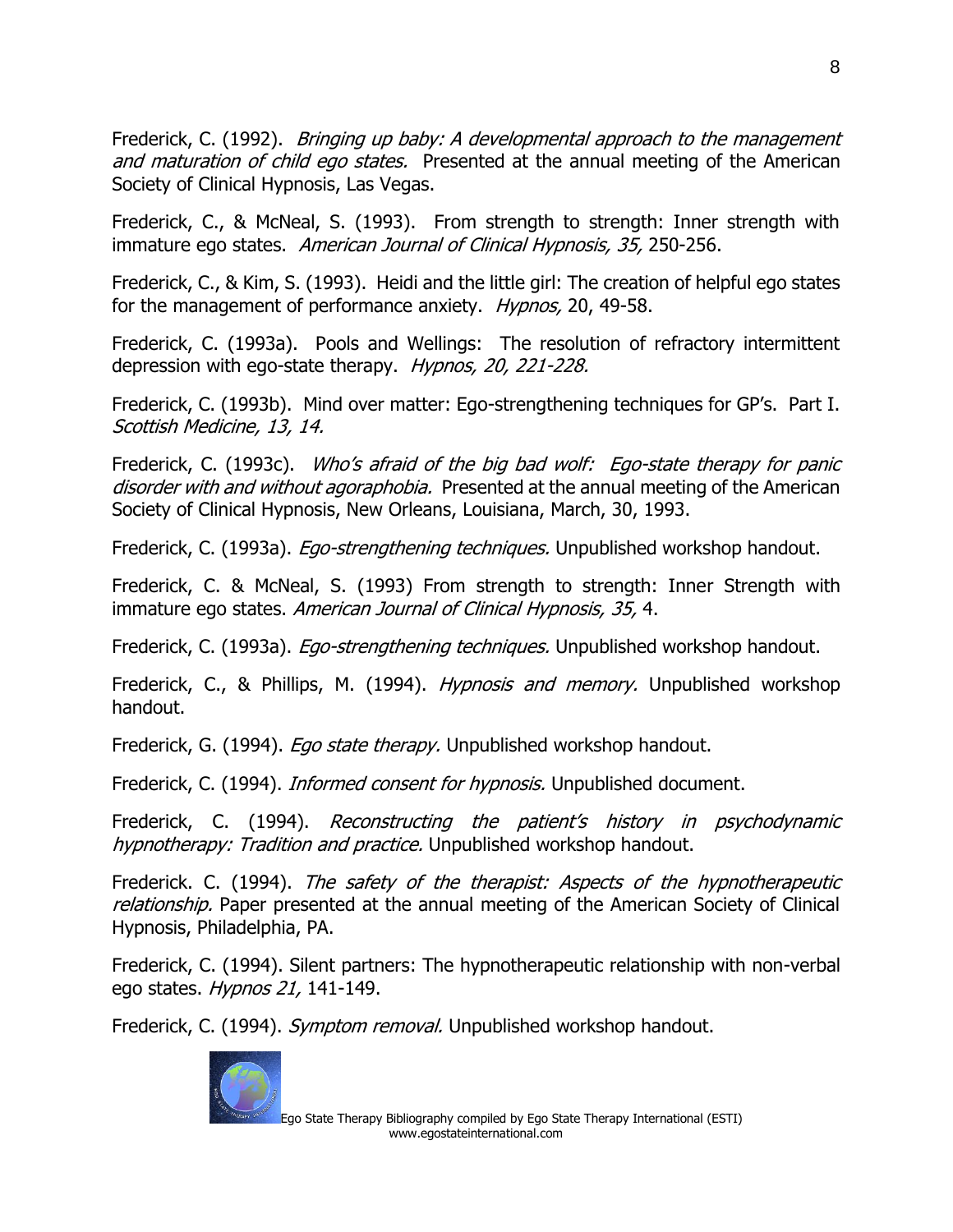Frederick, C. (1994). When weight means wait: The hypnotherapeutic treatment of eating disorders induced by PTSD. Paper presented at the annual meeting of the American Society of Clinical Hypnosis, Philadelphia.

Frederick, C. (1994). Functionaries, janissaries, and daemons: Some approaches to the management of malevolent ago states. Presented at the annual meeting of the American Society of Clinical Hypnosis, Philadelphia.

Frederick, C. (1994). The safety of the therapist: Aspects of the hypnotherapeutic relationship. Paper presented at the annual meeting of the American Society of Clinical Hypnosis, Philadelphia.

Frederick, C. (1994). Silent partners: The hypnotherapeutic relationship with non-verbal ego states. Hypnos, 21, 141-149.

Frederick, C., & Phillips, M. (1994). *Hypnosis and memory.* Unpublished workshop handout.

Frederick. C., Scopelli, R., Van Auken, P., & Sorum, J. (1994). MPD on a budget: Treating severe dissociative disorders in a public outpatient clinic. Presented at the annual meeting of the American Society of Clinical Hypnosis. Philidelphia.

Frederick, G. (1994). *Ego state therapy*. Unpublished workshop handout.

Frederick, C. (1994). *Informed consent for hypnosis.* Unpublished document.

Frederick, C. (1994). Reconstructing the patient's history in psychodynamic hypnotherapy: Tradition and practice. Unpublished workshop handout.

Frederick. C. (1994). The safety of the therapist: Aspects of the hypnotherapeutic relationship. Paper presented at the annual meeting of the American Society of Clinical Hypnosis, Philadelphia, PA.

Frederick, C. (1994). Silent partners: The hypnotherapeutic relationship with non-verbal ego states. Hypnos 21, 141-149.

Frederick, C. (1994). Symptom removal. Unpublished workshop handout.

Frederick, C. (1995). A holographic approach to holism. *Journal of Interprofessional Care,* 9, 9-13.

Frederick. C. (1995). *Ideodynamic healing and the mins-molecule-gene connection.* Unpublished workshop handout.

Frederick, C. (1995). *Ideomotor signals: Getting started.* Unpublished workshop handout.

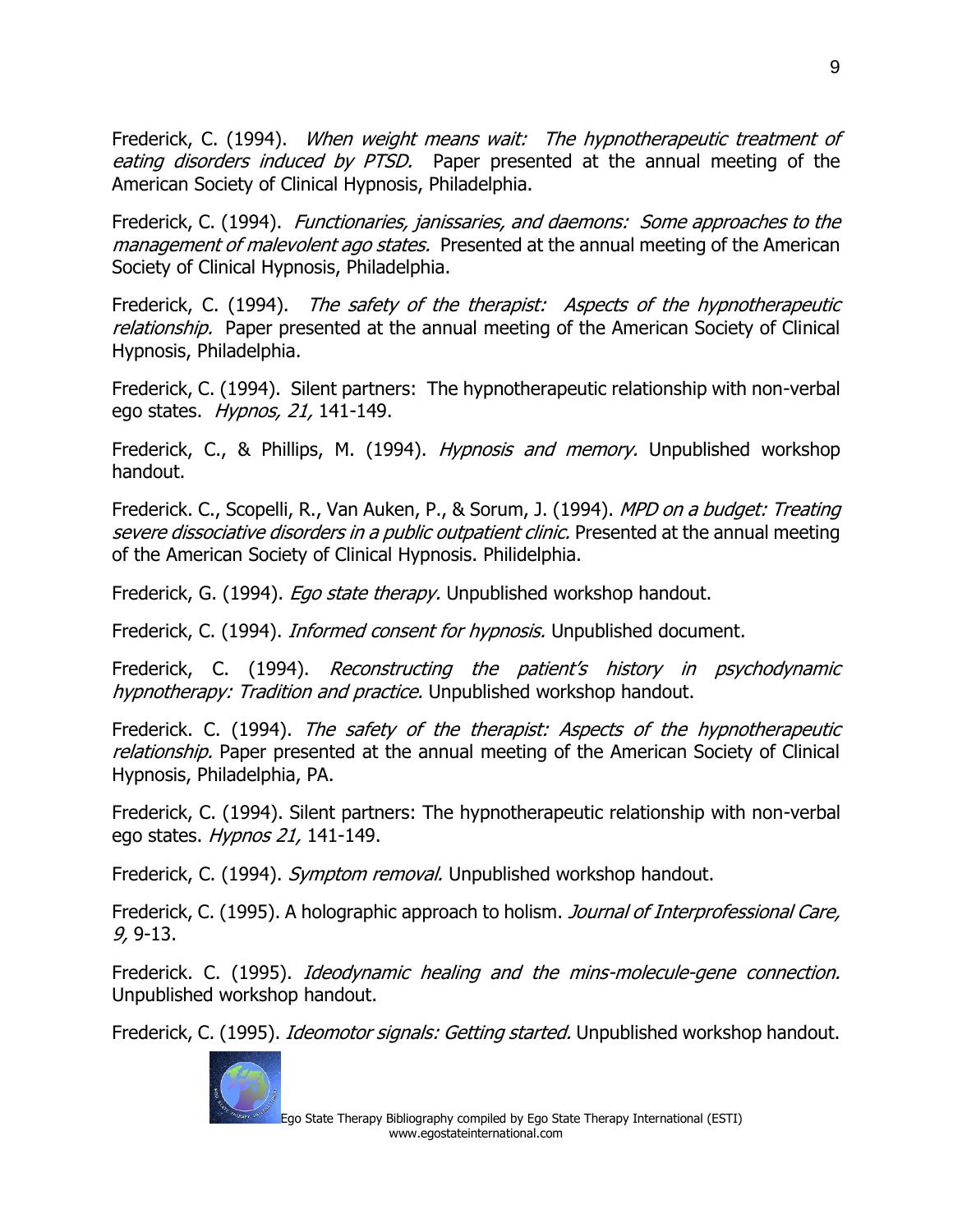Frederick, C. (1995). Summoning the healing messenger of time: Hypnotic age progressions for psychosomatic and psychiatric emergencies. Paper presented at the annual meeting of the American Society of Clinical Hypnosis, San Diego, CA.

Frederick, C. (1995). The internal family and the external family: Perspectives on family systems aspects of ego state therapy. Paper presented at the annual meeting of the American Society of Clinical Hypnosis, San Diego, CA.

Frederick, C. (1995). A holographic approach to holism. *Journal of Interprofessional Care,* 9, 9-13.

Frederick. C. (1995). Ideodynamic healing and the mins-molecule-gene connection. Unpublished workshop handout.

Frederick, C. (1995). *Ideomotor signals: Getting started.* Unpublished workshop handout.

Frederick, C. (1995). Summoning the healing messenger of time: Hypnotic age progressions for psychosomatic and psychiatric emergencies. Paper presented at the annual meeting of the American Society of Clinical Hypnosis, San Diego, CA.

Frederick, C. (1995). The internal family and the external family: Perspectives on family systems aspects of ego state therapy. Paper presented at the annual meeting of the American Society of Clinical Hypnosis, San Diego, CA.

Frederick, C. (1996). Functionaries, janissaries, and daemons: A differential approach to the management of malevolent ego states. *Hypnos, 23,* 37-47.

Frederick, C. (1996). Hypnotic facilitation of new identity formation. Unpublished workshop handout.

Frederick, C. (1996). Liberating Sisyphus: Ego state therapy in the treatment of obsessive-compulsive disorder revisited. Paper presented at the annual meeting of the American Society of Clinical Hypnosis, Orlando, FL.

Frederick, C. (1996). *Memory, trauma, and dissociation.* Unpublished workshop handout.

Frederick, C. (1996). *Stress diathesis model*. Unpublished workshop handout.

Frederick, C. (1996). Resolving overwhelming positive transferences in the therapeutic relationship with dissociative disorder patients. Paper presented at the annual meeting of the American Society of Clinical Hypnosis, Orlando, FL.

Frederick, C. (1996). The activation of positive or helpful ego states. Unpublished workshop handout.

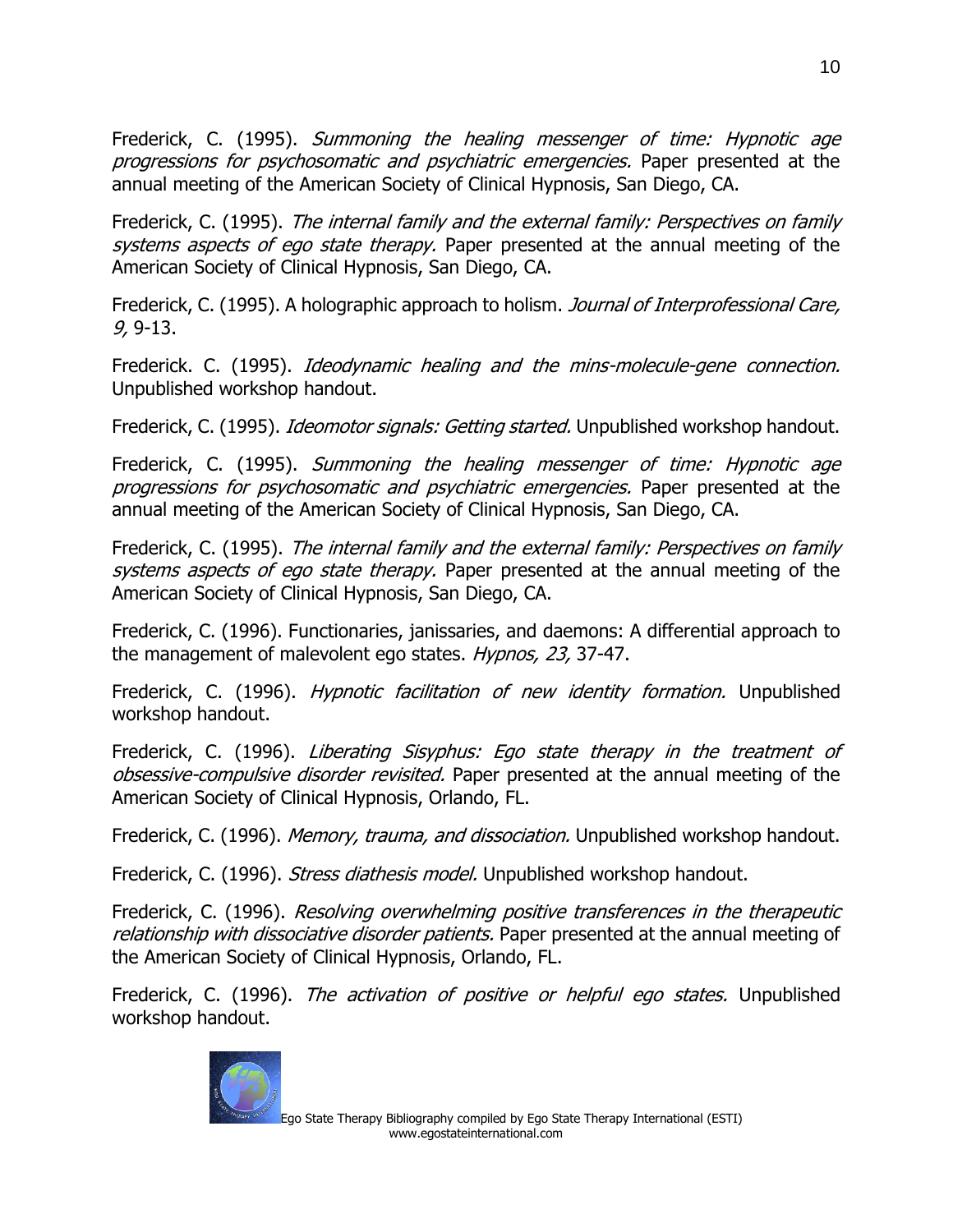Frederick, C. (1996). The facilitation of ideomotorically activated positive age regression. Unpublished workshop handout.

Frederick, C. (1996). With a little help from our friends: Ago states as resources for egostrengthening. Paper presented at the annual meeting of the American Society of Clinical Hypnosis, Orlando, FL.

Frederick, C. (1996). Functionaries, janissaries, and daemons: A differential approach to the management of malevolent ego states. *Hypnos, 23,* 37-47.

Frederick, C. (1996). *Hypnotic facilitation of new identity formation*. Unpublished workshop handout.

Frederick, C. (1996). Liberating Sisyphus: Ego state therapy in the treatment of obsessive-compulsive disorder revisited. Paper presented at the annual meeting of the American Society of Clinical Hypnosis, Orlando, FL.

Frederick, C. (1996). Memory, trauma, and dissociation. Unpublished workshop handout.

Frederick, C. (1996). *Stress diathesis model*. Unpublished workshop handout.

Frederick, C. (1996). Resolving overwhelming positive transferences in the therapeutic relationship with dissociative disorder patients. Paper presented at the annual meeting of the American Society of Clinical Hypnosis, Orlando, FL.

Frederick, C. (1996). The activation of positive or helpful ego states. Unpublished workshop handout.

Frederick, C. (1996). The facilitation of ideomotorically activated positive age regression. Unpublished workshop handout.

Frederick, C. (1996). With a little help from our friends: Ego states as resources for egostrengthening. Paper presented at the annual meeting of the American Society of Clinical Hypnosis, Orlando, FL.

Frederick, C. (1997). Resolving overwhelming positive transferences in the hypnotherapeutic relationship with post-traumatic patients. *Hypnos, 24,* 82-93.

Frederick, C. (1999). Who is the dreamer? The countransference trance in ego state therapy. *Presented at the 41<sup>st</sup> Annual Conference of ASCH,* Atlanta, Georgia & *the* European Conference on Psychotherapy in Psychosomatic Medicine and Psychotherapy, Amsterdam, The Netherlands.

Frederick, C. (2003). Making possible the impossible in Ego State Therapy I. Workshop delivered at the First World Congress of Ego State Therapy, Bad Orb, Germany.

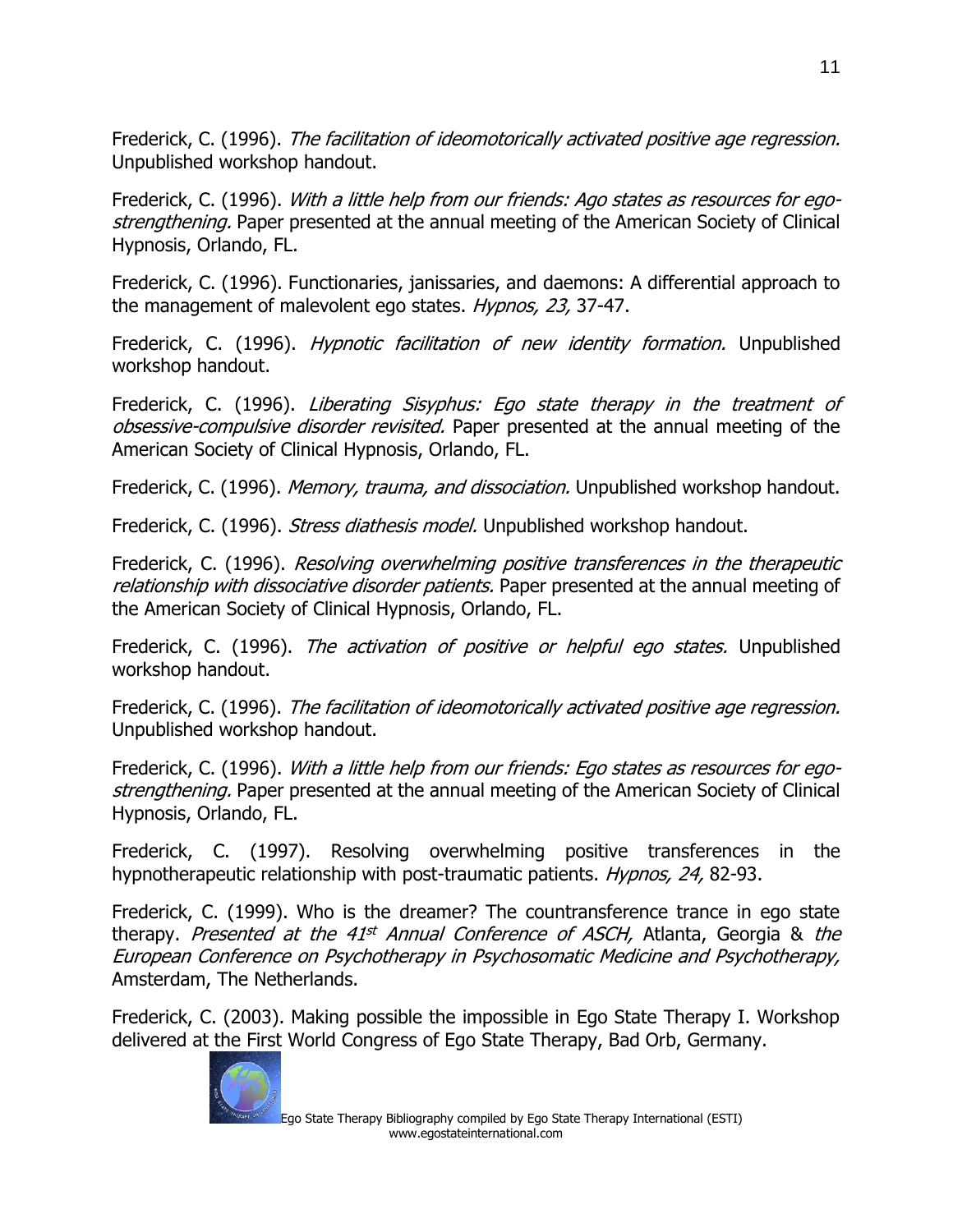Frederick, C. (2003). Making *possible the impossible in Ego State Therapy II.* Workshop delivered at the First World Congress of Ego State Therapy, Bad Orb, Germany.

Frederick, C. (2005). Selected topics in ego state therapy. *International Journal of Clinical* and Experimental Hypnosis, 53, 339-429.

Frederick C. (2007). Ausgewählte Themen in Ego State Therapie. Hypnosis: Zeitschrift für Hypnose und Hypnotherapie  $2(1+2)$ .

Frederick, C (Unknown year) The Continued Evolution of Ego State Therapy: 21st Century Theory and Clinical Practice. Unpublished workshop handout.

Frederick C. (n.d). The Chambered Nautilus: When Growth Patterns in Hidden Ego States Interact with Transference/Counted-Transference Fields. Hypnos 31, 75-82.

Frederick, C. (n.d*). The Hypnotherapeutic Relationship with the Terminally Ill Patient: an* overview. Hypnos 25, 145-152.

Frederick, C. (n.d). Liberating Sisyphus – Hypnotically Facilitate Therapy for Obsessive-Compulsive Disorder. Hypnos 29, 99-105.

Frederick, C., Hartman, W. & Phillips, M. (n.d). The Foundation for Ego State therapy. Retrieved 8 September 2009 from [www.milton-erickson-institut.de/dateien/fest.pdf.](file:///C:/Piet/Documents/ESTI%201/ESTI/Documents%20for%20Maggie%20Phillips/www.milton-erickson-institut.de/dateien/fest.pdf)

Frederick, C., & Phillips, M. (1995). Decoding mystifying signals: Translating symbolic communications of elusive ego states. American Journal of Clinical Hypnosis, 38, 87-96.

Frederick, C., & Phillips, M. (1996). Decoding mystifying signals: Translating symbolic communications of elusive ego-states. American Journal of Clinical Hypnosis, 38, 87-96 & (Presented at the Annual Meeting of the American Society of Clinical Hypnosis. New Orleans, 1993).

Frederick, C., & Phillips, M. (1996). Decoding mystifying signals: Translating symbolic communications of elusive ego-states. American Journal of Clinical Hypnosis, 38, 197- 196.

Frederick, C. and McNeal, S. (1993). From strength to strength: Inner strength with immature Ego states. American Journal of Clinical Hypnosis, 35, 250-256.

Frederick, C. & McNeal, S. (1999). Inner strengths: Contemporary psychotherapy and hypnosis For ego-strengthening. Mahwah, New Jersey: Lawrence Erlbaum Associates

Frederick, C., & Morton, P. (1998). Welcome to Oz: Ideodynamic healing and ego states. Paper presented at the annual meeting of the American Society of Clinical Hypnosis, Ft. Worth, TX.

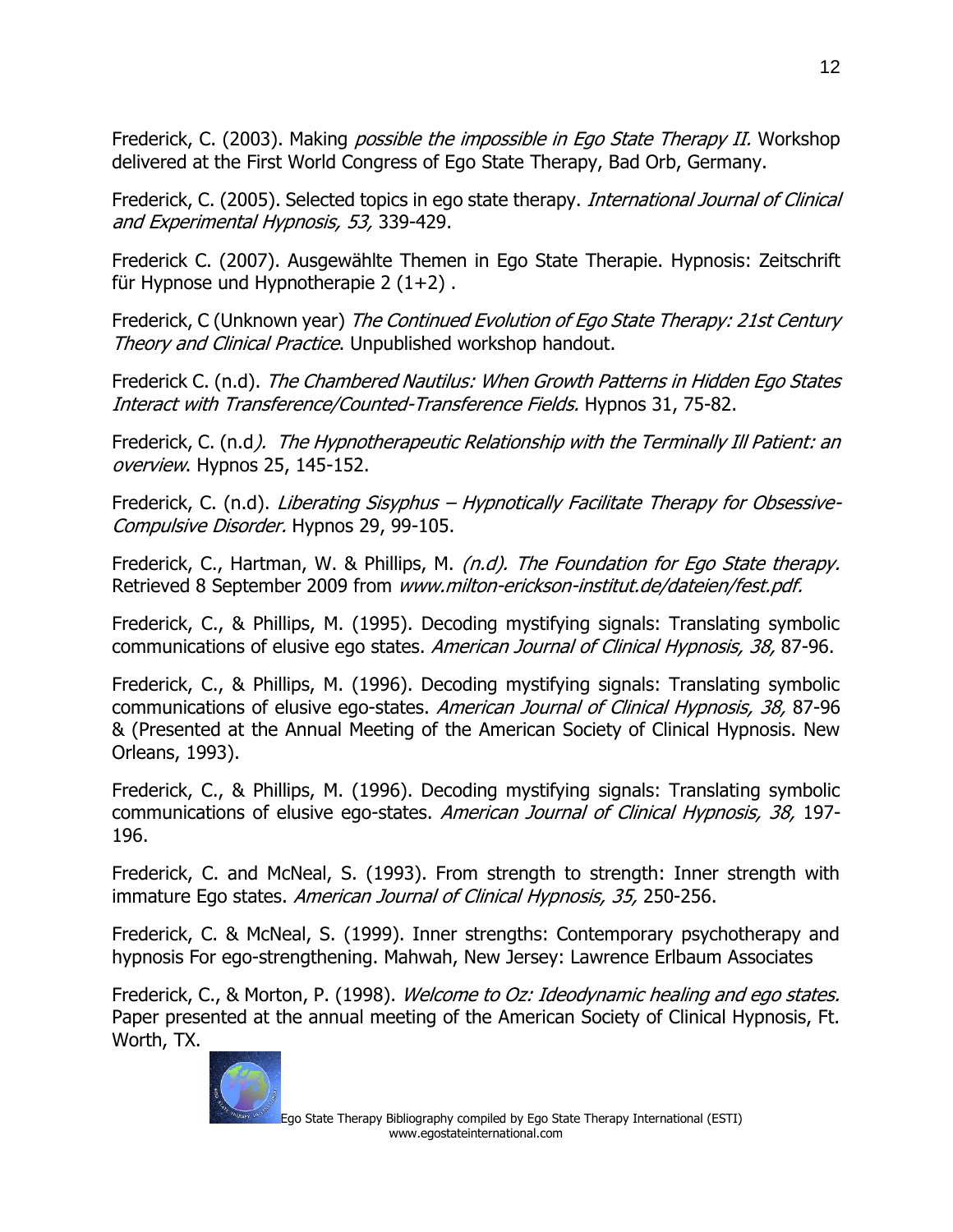Frederick, C., & Morton, P. (1998). Welcome to Oz: Ideodynamic healing and ego states. Paper presented at the annual meeting of the American Society of Clinical Hypnosis, Ft. Worth, TX.

Frederick, C. & Johnston, R. (2002). A matter if substance: Ego state therapy for the morbidly obese. Paper delivered at the Annual Meeting of the American Society of Clinical Hypnosis, March 24, 2002. Indianapolis, Indiana.

Frederick, C. (2016). Beyond Empathy: The Tree of Compassion With Malevolent Ego States. American Journal of Clinical Hypnosis, 56(1), 23-38.

Fritzsche, K. & Hartman, W. (2010). Einführung in die Ego-State-Therapie. Heidelberg: Carl-Auer Verlag.

Fritzsche, K. (2013). Praxis der Ego-State-Therapie. Heidelberg: Carl-Auer Verlag.

Fritzsche, K. (2013). Einführung in die Ego-State-Therapie. In: Sulz, S.K.D. & Bronisch, T. (Hrsg.) (2013): States of Mind, Ego-States, Selbstmodus – von der zerrissenen zur integrierten Persönlichkeit. München: CIP-Medien.

Fritzsche, K. (2014). Einführung in die Ego-State-THerapie. In: Brächter, W. (Hrsg.)(2014). Der singende Pantomime. Ego-State-Therapie und Teilearbeit mit Kindern und Jugendlichen. Heidelberg: Carl-Auer Verlag.

Fromm, E. (1968). Transference and countertransference in hypnoanalysis. *International* Journal of Clinical and Experimental Hypnosis, 16, 77-84.

Fromm, E. (1972). Ego activity and ego passivity in hypnosis. *International Journal of* Clinical and Experimental Hypnosis, 20, 238-251.

Gainer, M. J. (1997). *Ego state therapy for pain control.* Paper presented at the 14<sup>th</sup> International Congress of Hypnosis. San Diego, CA.

Gainer, M. J. & Torem, M. S. (1993). Ego state therapy for self-injurious behaviour. American Journal of Clinical Hypnosis, 35, 257-266.

Gainer, M.J. (1993). Somatization of dissociated traumatic memories in a case of reflex sympathetic dystrophy. American Journal of Clinical Hypnosis, 36(2), 124-131.

Gerge, A. (2016) Hypnosbaserad Ego State-terapi. Insidan.

Ginandes, C. (2006). Six players on the inner stage: Using ego state therapy with the medically ill. International Journal of Clinical and Experimental Hypnosis, 54(2), 113-129.

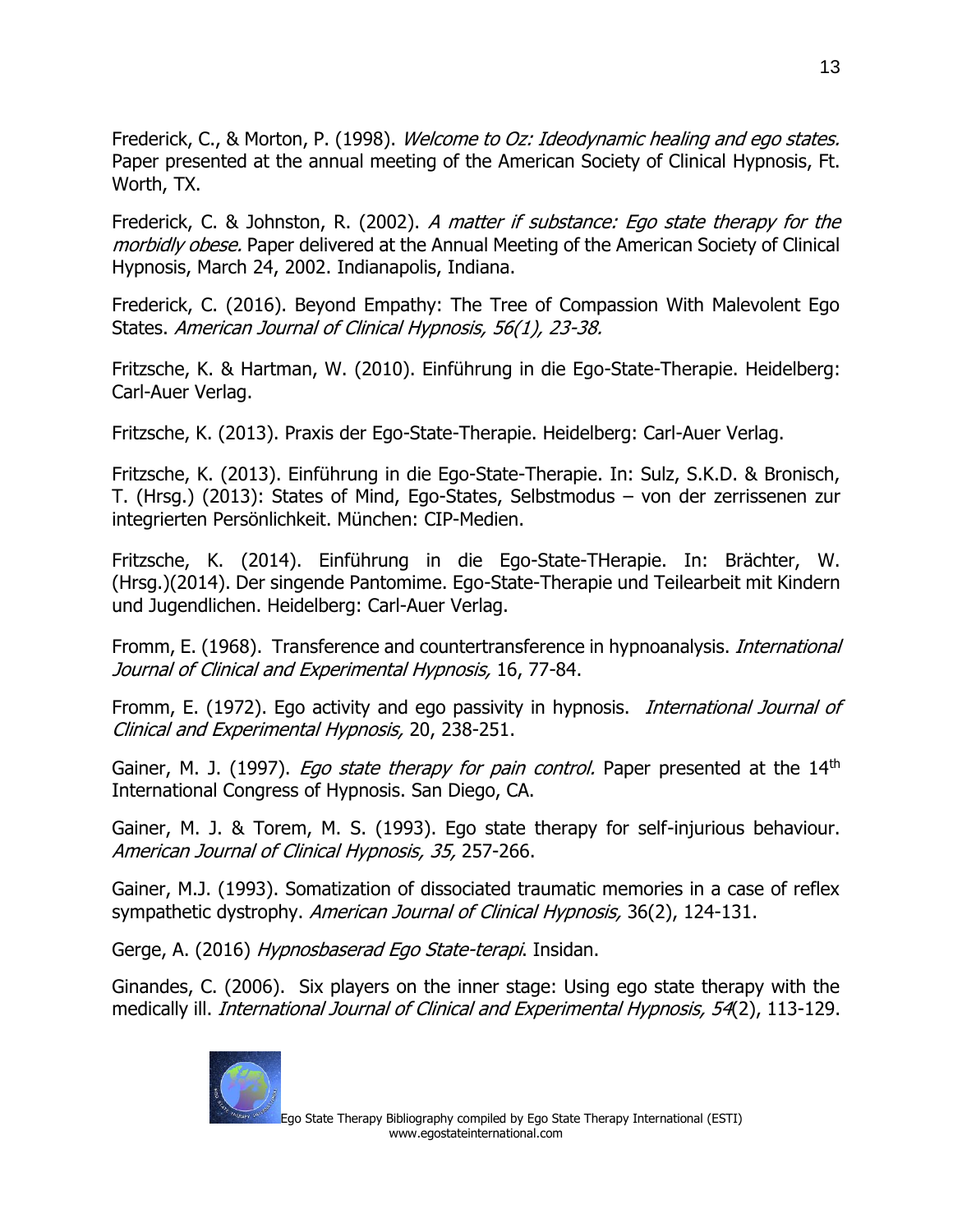Goodman, L. a. J. Peters (1995). Persecutor alters and ego states: Protectors, friends, and allies. *Dissociation 8:* 91-99.

Greaves, G.B. (Oct 1980). Multiple personality: 165 years after Mary Reynolds. The Journal of Nervous and Mental Disease, 168(10), 577-596.

Guse, T (2014). Increasing Psychological Well-Being Through Hypnosis. In Fava, G.A and Tuini, C (Eds). Cross-Cultural Advancements in Positive Psychology 8. Johannesburg: Springer Science + Business Media Dordrecht.

Guse, T. (2014). Enhancing well-being through hypnosis. In G.A. Fava & C. Ruini (Eds.), Increasing psychological well-being in clinical and educational settings (pp.91- 102). Dordrecht: Springer.

Guse, T. & Fourie, G. (2013). Facilitating psychological well-being through hypnotherapeutic interventions. In M. P. Wissing (Ed.) Well-being research in South Africa. (pp. 539-555).Dordrecht: Springer.

Guse, T. (2012) Enhancing lives: A positive psychology agenda for hypnosis. South African Journal of Psychology, 42(2), 214-223.

Guse, T. (2009). Facilitating flourishing in therapists by using psychological strengths in ego state therapy. Paper presented at the 18th International Society of Hypnosis Congress, Rome, Italy.

Guse, T. (in press) Enhancing lives: A positive psychology agenda for hypnosis. South African Journal of Psychology.

Guse, T, & Fourie, G. (2008). Eliciting psychological strengths through hypnosis: an experiential introduction. Workshop presented at the 4th European Conference on Positive Psychology, Opatija, Croatia.

Guse, T. & Fourie, G. (in press). Facilitating psychological well-being through hypnotherapeutic interventions. In M.P. Wissing (Ed.) Well-being research in South Africa. Dordrecht: Springer

Guse, T., Wissing, M.P. & Hartman, W. (2006). The effect of a prenatal hypnotherapeutic programme on postnatal psychological well-being. Journal of Reproductive and Infant Psychology, 24, 1-15.

Guse T., Wissing, M.P. & Hartman, W. (2006). A hypnotherapeutic programme to facilitate postpartum psychological well-being. Australian Journal for Clinical and Experimental Hypnosis, 34, 27-40.

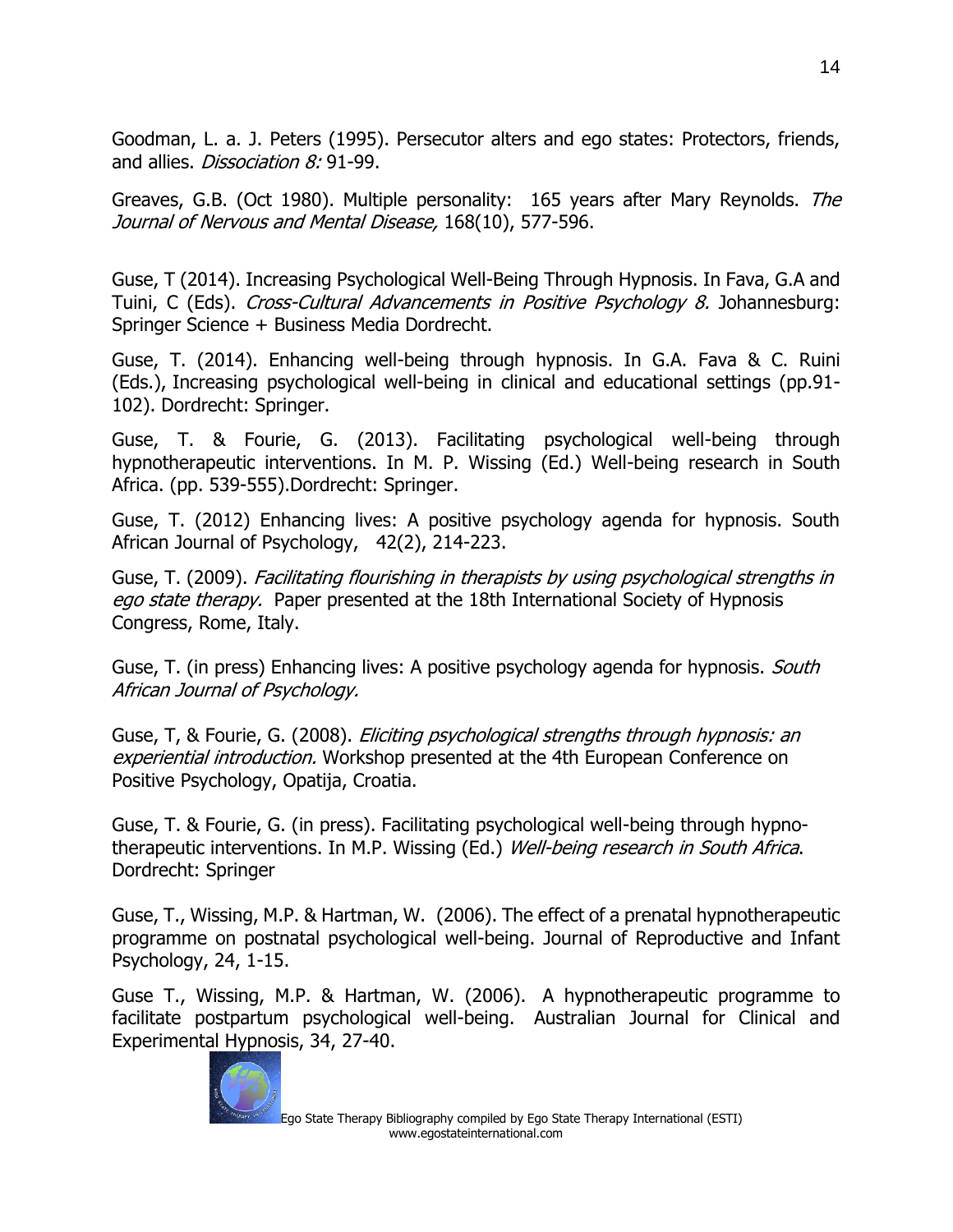Hageman, J.H. & Frederick, C. (2013). Phenomenological and Evidence Based Research in Ego State Therapy: Recognized and Unrecognized Successes and Future Directions. American Journal of Clinical Hypnosis, 56(1), 66-85.

Hartland, J. (1956). The value of "ego strengthening" procedures prior to direct symptom removal under hypnosis. American Journal of Clinical Hypnosis, 8, 89-93.

Hartland, J. (1971). Further observations on the use of ego-strengthening techniques. American Journal of Clinical Hypnosis, 14, 1-8.

Hartman, D., & Zimberoff, D. (2003). Ego states in heart-centred therapies. Journal of Heart Centred Therapies, 6, (1), 47-92

Hartman, W. (1995). *Ego State Therapy with Sexually Traumatized Children.* Pretoria: Kagiso

Hartman, W. (1995). Ego state therapy with sexually traumatized children. Pretoria, South Africa: Kagiso. Doctoral dissertation. University of Pretoria.

Hartman, W. The Utilization of Ego State Patterns of Self-Expression in the Treatment of Aphonic Conversation Reactions. Hypnos 28, 4-10.

Hartman, W. (1997). Advanced techniques of Ericksonian utilization. The use of symptom words, figures of speech and sequences in quiding ego states associations. Presented at the Meeting of the International Society of Hypnosis, San Diego, California, June 1997.

Hartman, W. (n.d). Ego State Therapy – Then and Now. Hypnos 29, 52-58.

Hartman, W. (2002). Ego state therapy then and now: Towards a naturalistic utilization approach. Hypnos: Swedish Journal of Hypnosis in Psychotherapy and Psychosomatic Medicine, 29(2), 52-58.

Hartman, W. (2005). The resourceful self in hypnotic ego state therapy with children: A neo-Ericksonion approach. Paper delivered at "Kindertagung - 5. Workshoptagung", Heidelberg, Germany.

Hartman, W. (2010).You will always be in my heart. Grief as a resource in psychotherapy. *Tidsskrift for Klinisk Hypnose,* Nr 1, Maj 2010, 15.

Hartman, W. (2012). Leave a trail of wisdom. A Tribute to John G Watkins Ph.D. *Tidsskrift for Klinisk Hypnose,* Nr 1, Maj 2012, 30.

Hartman, W. (2012). In Memoriam: John G. Watkins. The International Journal of Clinical and Experimental Hypnosis, 60 (3).

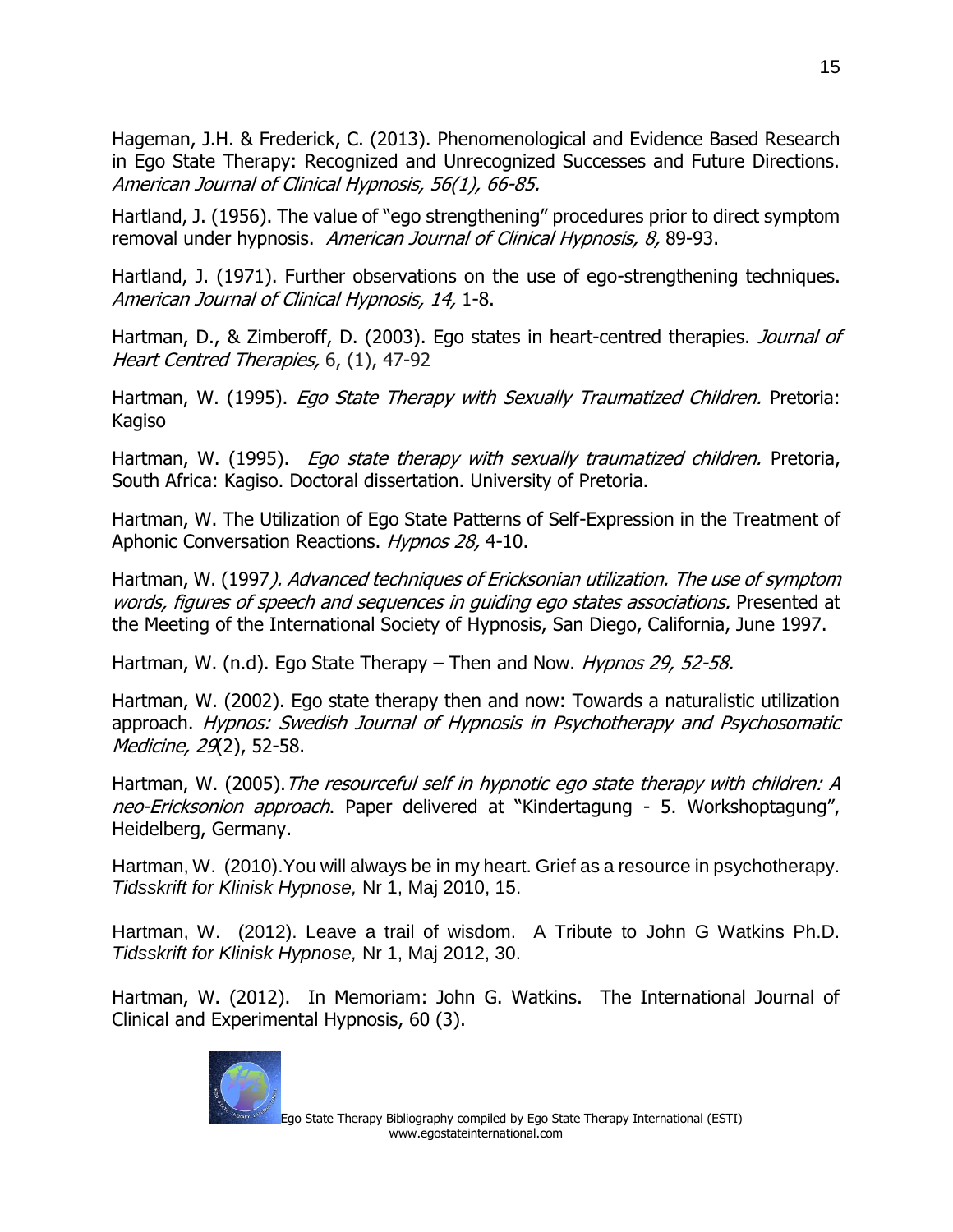Hartman, W. & Barabasz, A.F, (2012). A Tribute to John G. Watkins, PhD: "Leave a trail of wisdom … ". The International Journal of Clinical and Experimental Hypnosis, 60 (3).

Hartman, W. (n.d). Ericksonian Utilization: The Use of Guiding Ego State Associations. Hypnos 24, 206-212.

Hartman, W, Reddemann, L, Schmidt, G. (n.d). Ich bin viele - Multiple Ich-Prozesse und wie man sie nutzen kann – Einführung in die Ego State Therapie, MP3 Auditorium Netzwerk, Jokers

Hartman da Cal, N. (2018). The development of the concept of dissociation within ego state theory. Unpublished Masters Dissertation, Pretoria, University of Pretoria

Hartmann, H. (1958). *Ego Psychology and the Problems of Adaptation.* New York: International Universities Press.

Henry, W.P., Schacht, T.E., & Strupp, H.H. (1990). Patient and therapist introject, interpersonal process, and differential psychotherapy outcome. Journal of Consulting and Clinical Psychology, 58, 768-774.

Hilgard, E. R. (1986). Divided consciousness: Multiple controls in human thought and action. New York: Wiley.

Holopainen, D, and Emmerson, G, J. (2002). "Ego State Therapy and the Treatment of Depression", Australian Journal of Clinical Hypnotherapy & Hypnosis, 23, 89-100.

Hunter, R. (2005). *Hypnosis for Inner conflict resolution: Introducing parts therapy.* Wales: Crown House Publishing Limited

Hunter, R. (2007). Client-centred parts therapy. Australian Journal of Clinical Hypnotherapy and Hypnosis, 6(4), 22-27.

Huyssen, K. (2015). Aufstellungen nach dem Modell der Ego-State Therapie. In Mayer, C-H., Hausner, S. (Hg), Salutogene Aufstellungen: Beiträge zur Gesundheitsförderung in der systematischen Arbeit, 173-188. Göttingen: Vandenhoeck & Ruprecht.

Johnson, R.J.,& Watkins, J.G. (1982). We, The Divided Self. Irvington Publishers, Inc, New York.

Jung, C.G. (1959). *The Archetypes and the Collective Unconscious.* Princeton, NJ: Princeton University Press

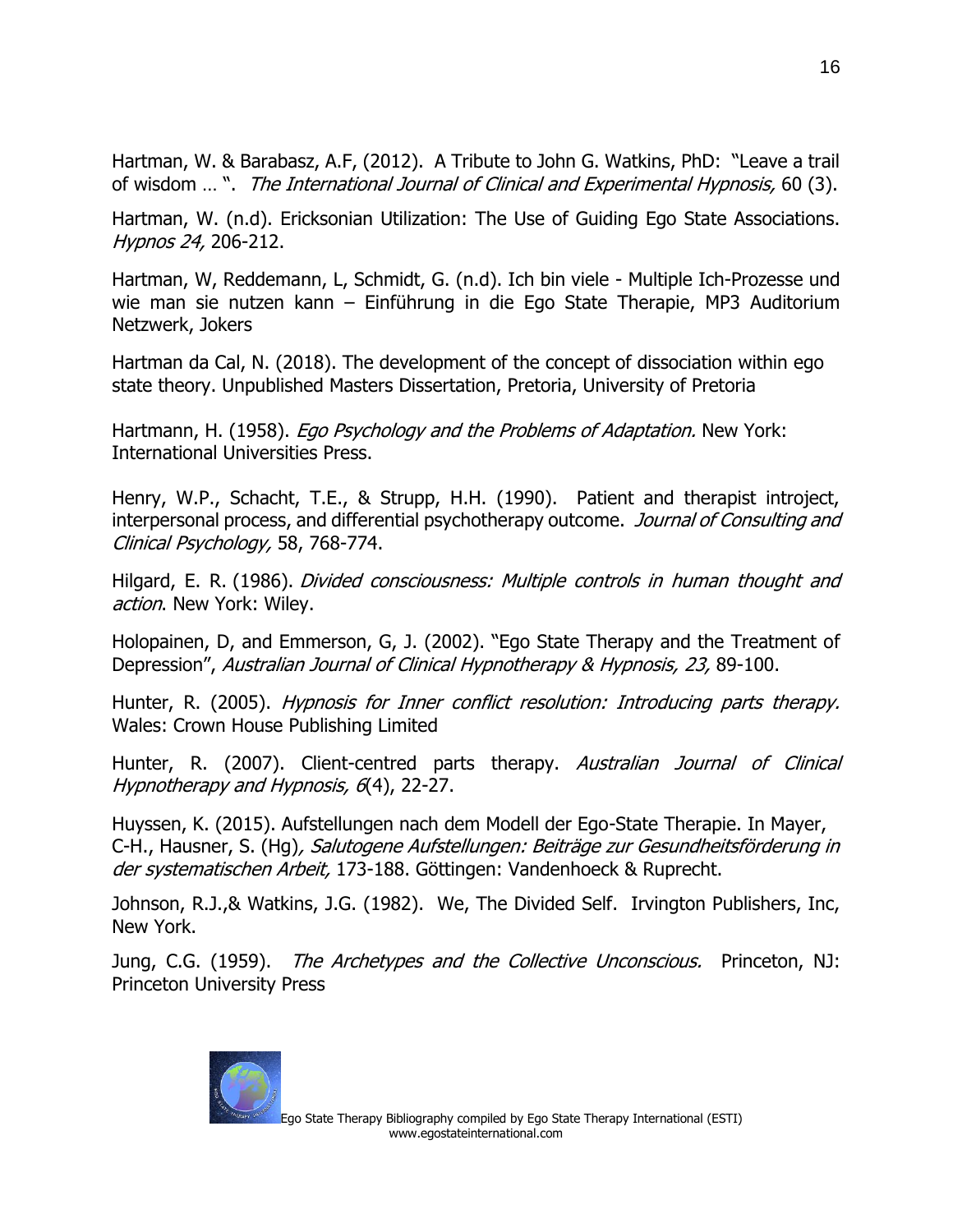Klemperer, E. (1968): Past ego states emerging under hypnoanalysis. Springfield, IL (Thomas).

Klemperer, E. (1965). Past ego states emerging in hypnoanalysis. J. Clin. & Exp. Hypn.13, 132-143.

Kluft, R.P. (2012). Hypnosis in the Treatment of Dissociative Identity Disorder and Allied States: An Overview and Case Study. South African Journal of Psychology 42 (2), 146-155.

Kohut, H. (1977). The Restoration of the Self. New York: International Universities Press.

Krakauer, S. (2009). The therapeutic release of anger: Helen Watkins's silent abreation and subsequent elaborations of the anger rock. The International Journal of Clinical and Experimental Hypnosis, 57, 47-63.

Lanius, U., Paulsen, S.L. & Corrigan, F. (2014). Toward an Embodied Self: Neurobiology and Treatment of Trauma and Dissociation. N.Y.: Springer.

Laurence, J. R. R., & Perry, C. (1981). The "hidden observer" phenomenon in hypnosis: Some additional findings. Journal of Abnormal Psychology, 90, 334-344.

Leeb, W. A, Trenkle, B. & Weckenmann,M.F. (2011). Metaphern und Ego-States – hypnosystemisch in Der Realitätenkellner, Hypnosystemische Konzepte in Beratung, Coaching und Supervision, (Hrsg.), 355-363, Carl Auer,.

Lemke, W. (2005). Utilizing hypnosis and ego state therapy to facilitate healthy adaptive differentiation in the treatment of sexual disorders. American Journal of Clinical Hypnosis, 47(3), 179-189.

Lütgerhorst, H (2019). A combined Cognitive Behaviour Therapy and Hypno-Therapeutic Ego State Approach in treating Social Fobia. Universität Witten/Herdecke.

Malmo, C. (1990). Recreating equality: A feminist perspective to ego-state therapy. In C. Malmo, & T. A. Laidlaw, (Eds.), *Healing voices: Feminist approaches to therapy with* women (pp.288-319). San Francisco, CA: Jossey-Bass.

Malmo, C. (1991). Ego-state therapy: A model for overcoming childhood trauma. *Hypnos* 28: 39-44.

Malcolm, N. (1996). Fear of flying  $-$  The use of ego state therapy  $-$  Two case studies. Hypnos, 23, 202-205.

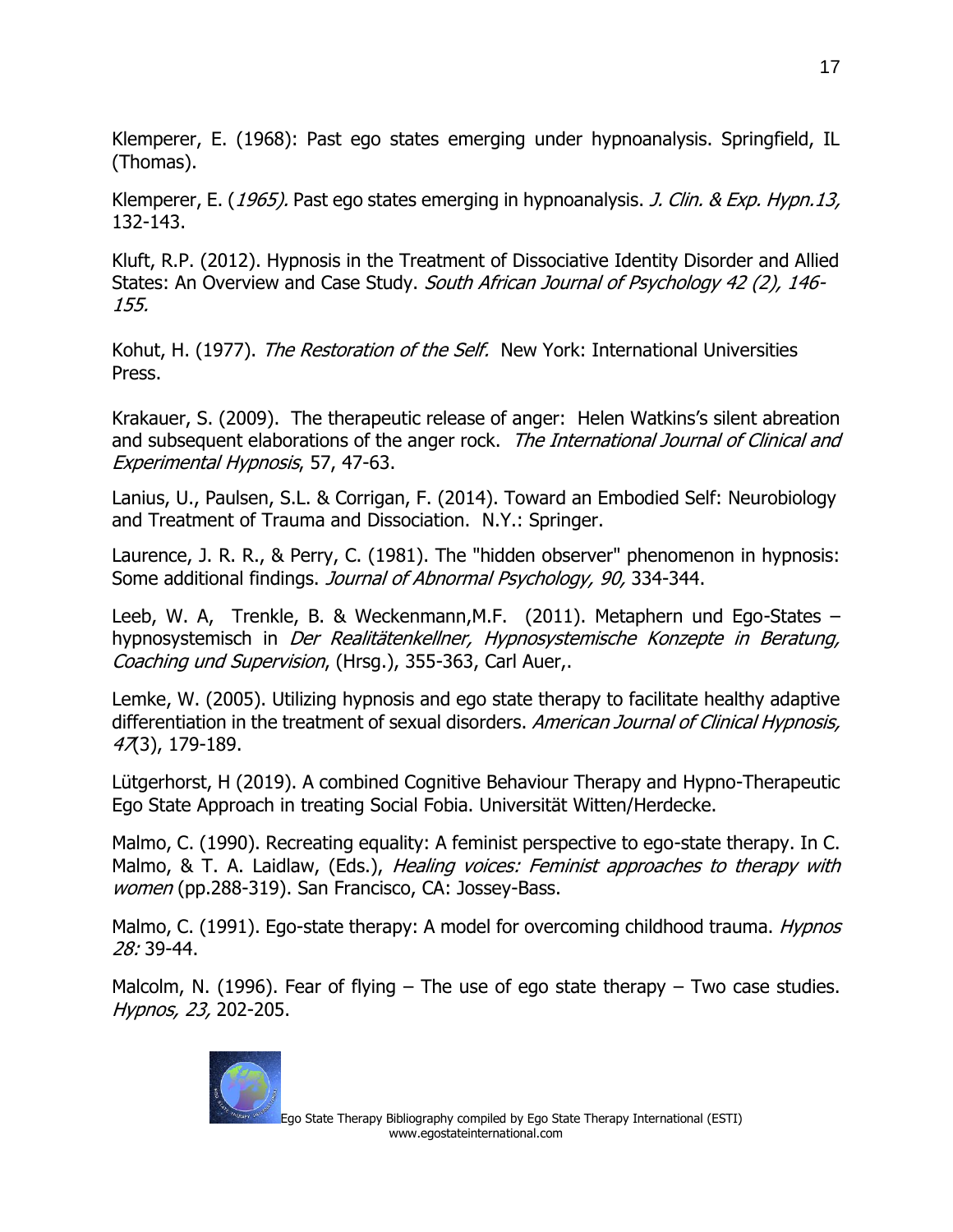McNeal, S. (1993). Coming together: Hypnoanalytic techniques for facilitating the integration process in psychotherapy. Paper presented at the annual meeting of the American Society of Clinical Hypnosis, New Orleans, LA.

McNeal, S. (1996). *Ego-strengthening and ego psychology*. Paper presented at the Annual meeting of the American Society of Clinical Hypnosis, Orlando, FL.

McNeal, S. (1999). *Inner Strength Revisited*. Paper presented at the Eighth European Congress on Hypnosis in Psychotherapy and Psychosomatic Medicine, Noordwijkerhout, The Netherlands.

McNeal, S. (1999). *De fences or de open range.* Paper presented at the annual meeting Of the American Society of Clinical Hypnosis, Atlanta, GA.

McNeal, S. (2001) strangely compatible bedfellows: Self-soothing, EMDR, and ego states.Paper presented at the annual meeting of the American Society of Clinical Hypnosis, Reno, NV.

McNeal, S. (2002). Perchance to dream: Ego states and dreams. *Hypnosis International* Monographs, 6, 79-89.

McNeal, S. (2003). A character in search of character: Narcissistic personality disorder and Ego state therapy. American Journal of Clinical Hypnosis, 45, 233-243.

McNeal, S. (2003). From the passive to the active voice: Ego state therapy for Characterological passivity. Paper presented at the annual meeting of the American Society of Clinical Hypnosis, Alexandria, VA.

McNeal, S. (2004). *Ego state therapy and healthy narcissism*. Paper presented at the Annual meeting of the American Society of Clinical Hypnosis. Anaheim, CA.

McNeal, S. (2004). *Dissociation, ego states, and healthy narcissism*. Paper presented at the Annual meeting of the Society for Clinical and Experimental Hypnosis, Santa Fe, NM.

McNeal, S. (2006). *Self-esteem and ego state therapy.* Paper presented at the annual Meeting of the American Society of Clinical Hypnosis, Orlando, FL.

McNeal, S. (2007). Travelling a rocky road: From pathological narcissism to self-esteem. Paper presented at the annual meeting of the American Society of Clinical Hypnosis And the Society of Clinical and Experimental Hypnosis, Dallas, TX.

McNeal, S. (2008). Healthy narcissism and ego state therapy. *International Journal of* Clinical And Experimental Hypnosis, 56, 19-36.

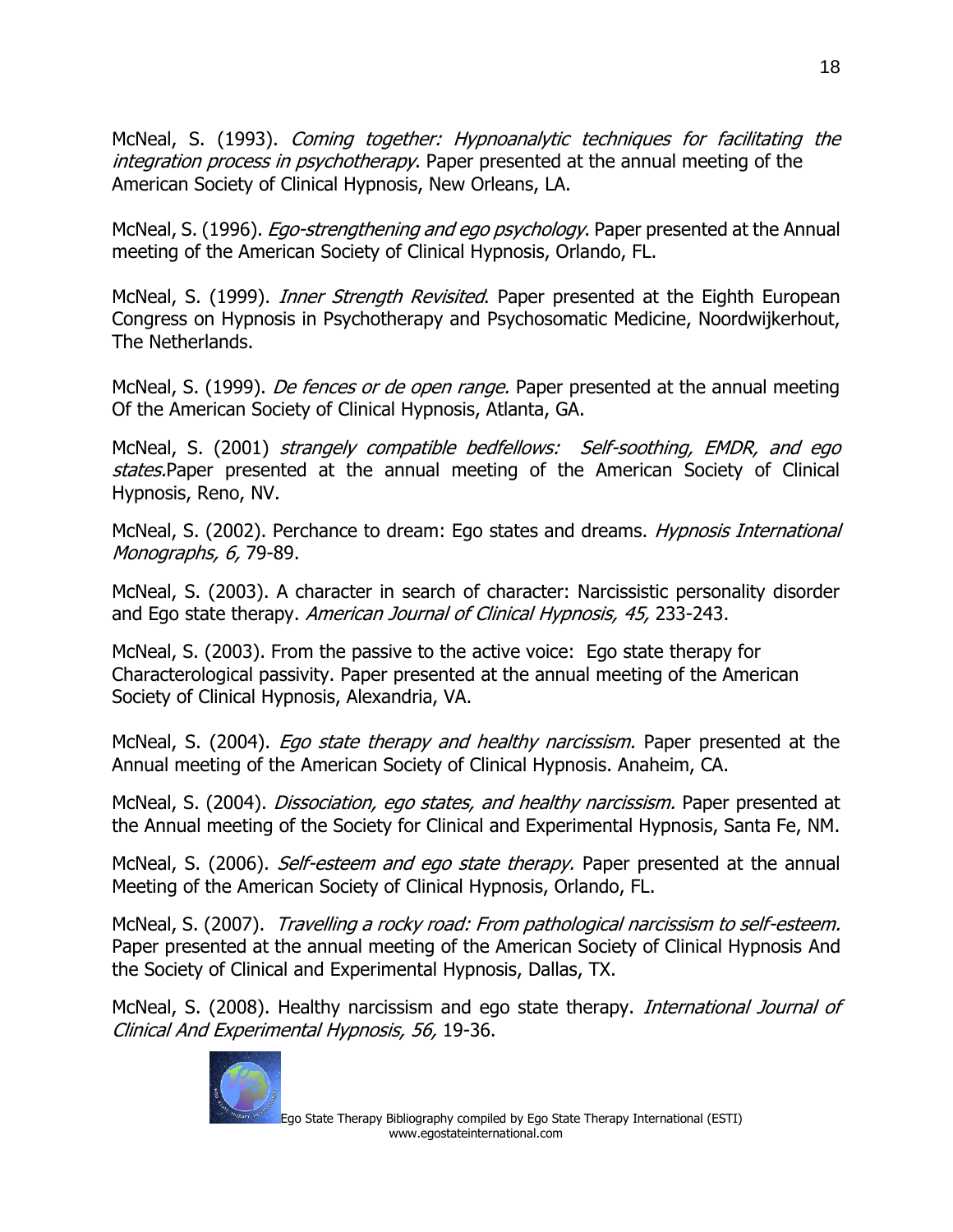McNeal, S. (2020). Hypnotic Ego-strengthening: Where We've been and the Road Ahead. American Journal of Clinical Hypnosis, 62, 392-408.

McNeal, S. & Frederick, C. (1993). Inner strength and other techniques for egostrengthening. American Journal of Clinical Hypnosis, 35, 170-178.

McNeal, S. & Frederick, C. (1994). *Internal self-soothing: Other implications of ego-Strengthening with ego states.* Paper presented at the annual meeting of the American Society of Clinical Hypnosis, Philadelphia, PA.

McNeal, S. & Frederick, C. (1995). Good fences make good neighbors: Containment and Boundaries in ego state therapy as precursors to integration. Paper presented at the Annual meeting of the American Society of Clinical Hypnosis, San Diego, CA.

McNeal, S. & Frederick, C. (1996). Inner love: Projective/evocative ego-strengthening with inner resources of unconditional love. Paper presented at the annual meeting of The American Society of Clinical Hypnosis, Orlando, FL.

McNeal, S. & Frederick, C. (1996). *Ego-strengthening for boundary formation and* Containment in dissociative identity disorder patients: An ego state perspective. Paper presented at the annual meeting of the International Society for the Study of Dissociation, San Francisco, CA.

McNeal, S. & Frederick, C. (1997). New vintages in old vessels: Activating and utilizing Transitional phenomena with ego states. Paper presented at the XIV International Congress of Hypnosis, San Diego, CA.

McNeal, S. & Frederick, C. (1998). The land of milk and honey: Self-hypnosis and Ego State therapy. Paper presented at the annual meeting of the American Society of Clinical Hypnosis, Fort Worth, TX.

McNeal, S., & Frederick, C. (1993). Inner strength and other techniques for egostrengthening. American Journal of Clinical Hypnosis, 35, 170-178.

McNeal, S., & Frederick, C. (1993). From strength to strength: Inner strength with immature ego states. American Journal of Clinical Hypnosis, 35, 250-256.

McNeal, S., & Frederick, C. (1996). *Inner love: Projective/evocative ego-strengthening of* ego states with inner resources of unconditional love. Paper presented at the annual meeting of the American Society of Clinical Hypnosis, Orlando, FL.

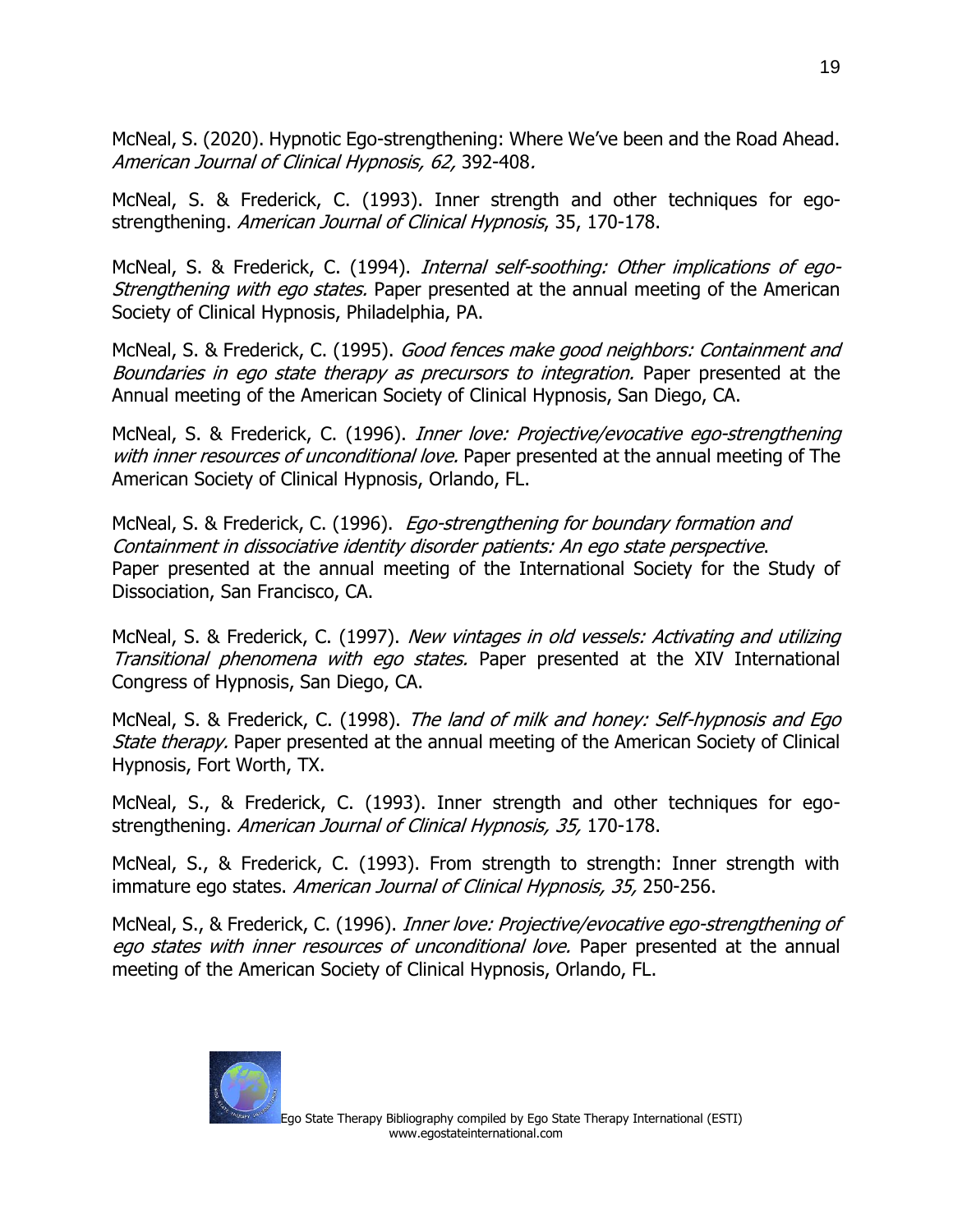Mende, E. & Mende, M. (2011). Integrating animals in Psychotherapy: The dog as cotherapist in hypnotherapeutic treatment of Trauma- A case Report, *Contemporary* Hypnosis and Integrative therapy, 28(1), 8-16.

Merckelbach, H., Devilly, G.J., & Rassin, E. (May 2002). Alters in dissociative identity disorder: Metaphors or genuine entities? Clinical Psychology Review, 22(4), 481-497.

Metzner, R. (1998). The Unfolding Self: Varieties of Transformational Experience. Novato, CA: Origin Press.

Morton, P., & Frederick, C. (1996). Transitional space in the integration process in hypnotherapy: A preliminary report. Paper presented at the annual meeting of the American Society of Clinical Hypnosis, Orlando, FL.

Morton, P., & Frederick, C. (1997). Intrapsychic transitional space: A resource for integration in hypnotherapy. Hypnos, 24, 32-41.

Morton, P., & Frederick, C. (1997). Re-alerting in the middle of a tightrope: Promoting conscious/unconscious complementarity during the integration process in ego state therapy. Paper presented at the 14<sup>th</sup> International Congress of Hypnosis, San Diego, CA. & Hypnos 26, 5-13.

Morton, P. (2000). The Last Trance: Clinical Considerations for Termination of Ego State Therapy. *Hypnos 27*, 15-22.

Morton, P. (2001). The Use of Ego-State Therapy in the Treatment of Female Reproductive Issues. Hypnos 28, 124-131.

Moser, D. (2021). Nicht Meine Schuld. Spiegelberg-Verlag. [https://spiegelberg](https://spiegelberg-verlag.com/Buecher/Nicht-meine-Schuld.html)[verlag.com/Buecher/Nicht-meine-Schuld.html](https://spiegelberg-verlag.com/Buecher/Nicht-meine-Schuld.html)

Moser, D. (2022). An meiner Seite. Spiegelberg Verlag.

Newey, A.B. & Newton, B.W. (1979). *Ego state therapy: Everyman a Sybil?* 22<sup>nd</sup> Annual Meeting of the American Society of Clinical Hypnosis, San Francisco, CA.

Newey, A. B. (1986). Ego State Therapy with depression, in B. Zilbergeld, M. G. Edelstien, & D. L. Araoz (eds.), Hypnosis: Questions and answers, Norton, New York, pp. 197-203.

Nijenhuis, E.R.S., & Van der Hart, O. (1999). Forgetting and reexperiencing trauma. In J. Goodwin and R. Attias (Eds.), Splintered Reflections: Images of the Body in Trauma, 39-65. New York: Basic Books

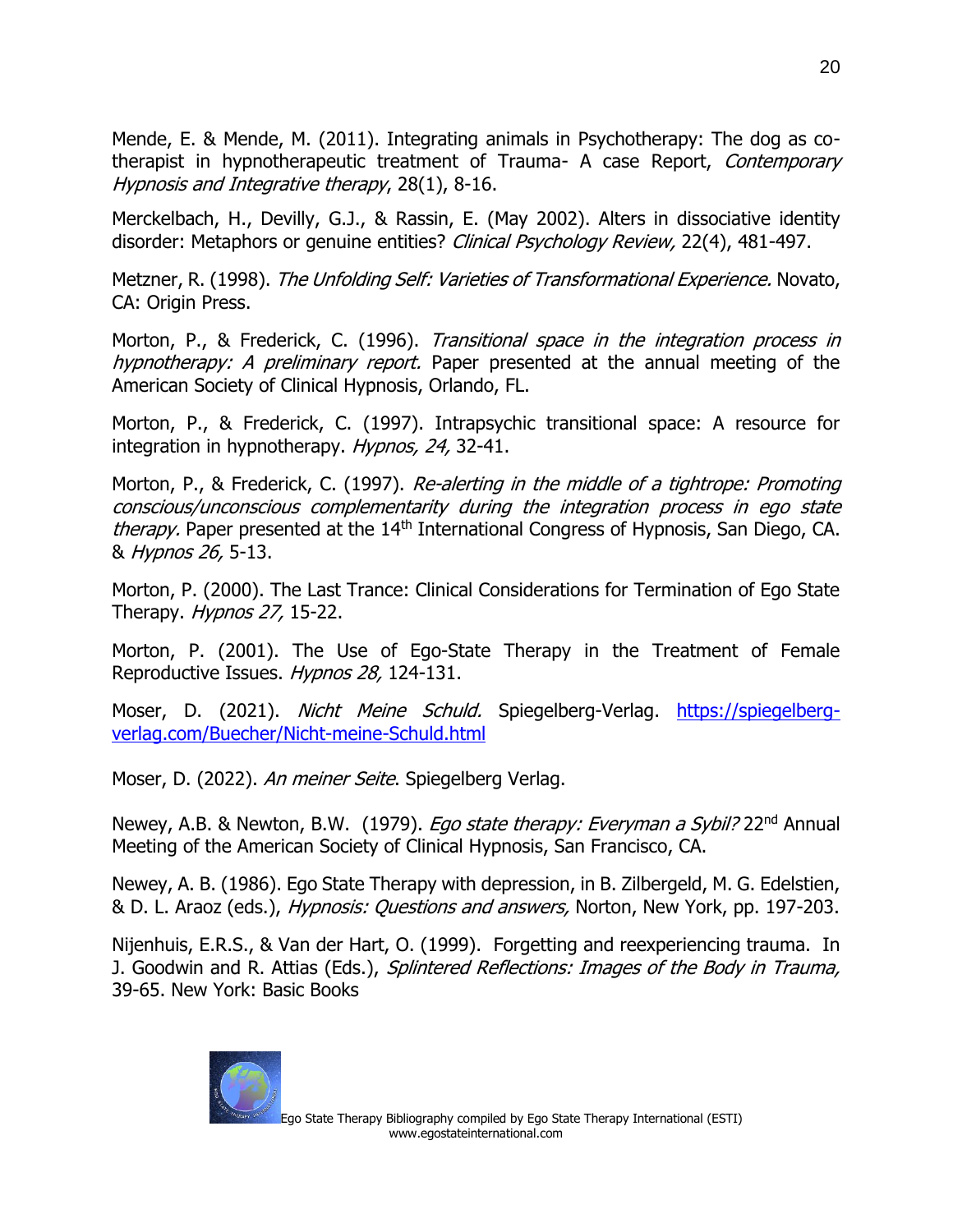Paulsen, S.L. (1994). EMDR. In R.Corsini, Encyclopedia of psychology, 2nd Ed. New York: Wiley & Sons.

Paulsen, S.L. (1995). EMDR: Its cautious use in the dissociative disorders. Dissociation, 8(1), 32-41.

Paulsen, S.L. (1997). When political savvy equals sensitivity. At Work. July/August.

Paulsen Inobe, S. (2000). EMDR. In Corsini, R., Ed. Handbook of Innovative Psychotherapies, 2nd Edition. New York: John Wiley & Sons.

Paulsen, S.L. (2007). Treating dissociative identity disorder with EMDR, ego state therapy and adjunct approaches. In Carol Forgash & Margaret Copeley (Eds.) Healing the heart of trauma and dissociation with EMDR and ego state therapy. NY: Springer.

Paulsen, S. (2009). Looking through the eyes of trauma and dissociation: An illustrated guide for EMDR therapists and clients. South Carolina: Booksurge Publications.

Paulsen, S.L. (2009). ACT-AS-IF and ARCHITECTS approaches to EMDR treatment of DID. In M. Luber (Ed.) Eye movement desensitization and reprocessing (EMDR) scripted protocols: Basics and special situations. New York: W.W. Norton

Paulsen, S.L. & Lanius, U. (2009). Embodied self: Integrating EMDR with somatic and ego state interventions. In R. Shapiro (Ed.) EMDR Solutions II: for Depression, Eating Disorders, Performance and More. NY: W. W. Norton.

Paulsen, S.L. (2012). Looking through the eyes of trauma and dissociation: An illustrated guide for EMDR clinicians and clients. Japanese translation. Tokyo: Tokyo Shoseki.

Paulsen, S.L. (2014)). Looking Through The Eyes Of Trauma And Dissociation: An Illustrated Guide For EMDR Clinicians And Clients. German Translation. Gottfried Probst, Lichtenau, Germany.

Peichl, J. (2007). Innere kinder, Täter, Helfer et Co: Ego-State-Therapie des traumatisierten Selbst. Stuttgart: Klett-Cotta.

Peichl, J. (2010). Jedes ich ist viele Teile: Die inneren selbst- Anteile als resource nutzen. München: Kösel.

Peichl, J. (2010). Innere Kinder, Täter, Helfer & Co: Ego-State-Therapie des traumatisierten Selbst, Klett-Cotta.

Peichl, J. (2012). Hypno-Analytische Teilarbeit: Ego-State-Therapie mit inneren sebstanteilen. Stuttgart: Klett-Cotta.

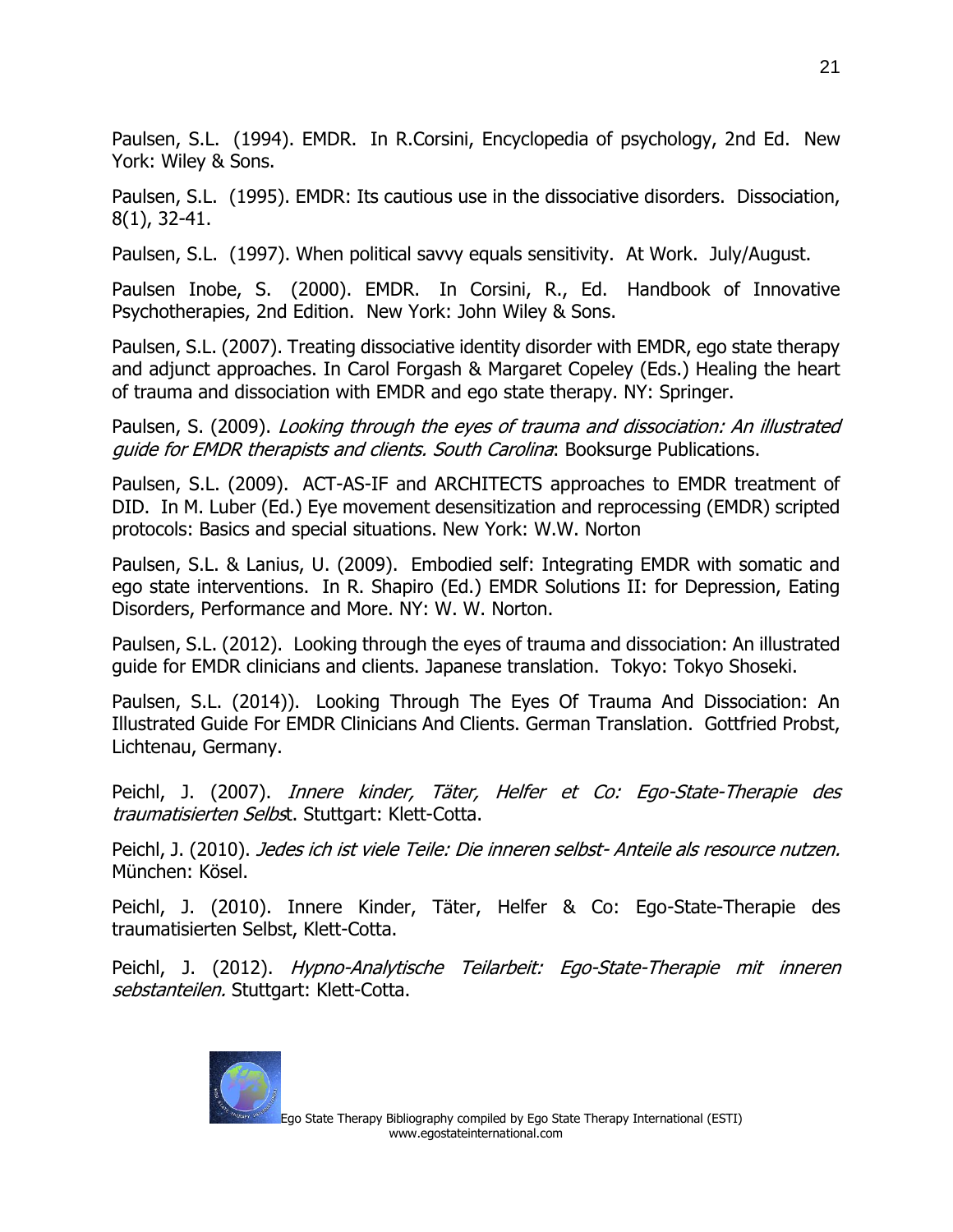Peichl, J. (2013). Innere Kritiker, Verfolger und Zerstörer: Ein Praxis handbuch für die arbeit mit Täterintrojekten. Stuttgart: Klett-Cotta.

Perls, F.S. (1969). Gestalt Therapy Verbatim. Lafayette, CA: Real People Press.

Perls, F., Hefferline, R.F., & Goodman, P. (1951). *Gestalt Therapy: Excitement and* Growth in the Human Personality. New York: Dell Publishing.

Perri, F. (2003). An investigation into ego state therapy in enhancing creative output. Australian Journal of Clinical Hypnotherapy and Hypnosis, 27, 77-87

Phillips, M. (1989). Ericksonian options in redecision therapy. Transactional Analysis Journal, 19(2), 66-74.

Phillips, M. (1991). Turning symptoms into allies: Effective utilization approaches in the treatment of post-traumatic stress disorder. Paper presented at the 33<sup>rd</sup> Annual Scientific Meeting of the American Society of Clinical Hypnosis, St. Louis, Missouri.

Phillips, M. (1992). The treatment of post-traumatic stress disorder with ego-state therapy. Presented at the Annual Meeting of the American Society of Clinical Hypnosis, Las Vegas, Nevada.

Phillips, M. (1993). The use of ego state therapy in the treatment of post- traumatic stress disorder. American Journal of Clinical Hypnosis, 35(4), 241-249 & 35, 179-189.

Phillips, M. (1993). Our bodies, ourselves: Treating the somatic manifestations of trauma with ego-state therapy. American Journal of Clinical Hypnosis, 38, 109-121.

Phillips, M. (1993). The high road or the low road? Using the language of cooperation to strengthen the hypnotherapeutic relationship. Presented at the annual meeting of the American Society of Clinical Hypnosis, New Orleans.

Phillips, M. (1993). Turning symptoms into allies: Utilization approaches with posttraumatic symptoms. American Journal of Clinical Hypnosis, 35(3), 179-189.

Phillips, M. (1991). The use of ego-state therapy in the treatment of post-traumatic stress disorder. American Journal of Clinical Hypnosis, 35(4), 241-249 & 34<sup>th</sup> Annual Scientific Meeting of the American Society of Clinical Hypnosis, Las Vegas, Nevada.

Phillips, M. (1993). Our bodies, our selves: Treating the somatic manifestations of trauma with ego-state therapy. American Journal of Clinical Hypnosis, 38(2), 37-39 (Presented the Annual Meeting of the American Society of Clinical Hypnosis, New Orleans.)

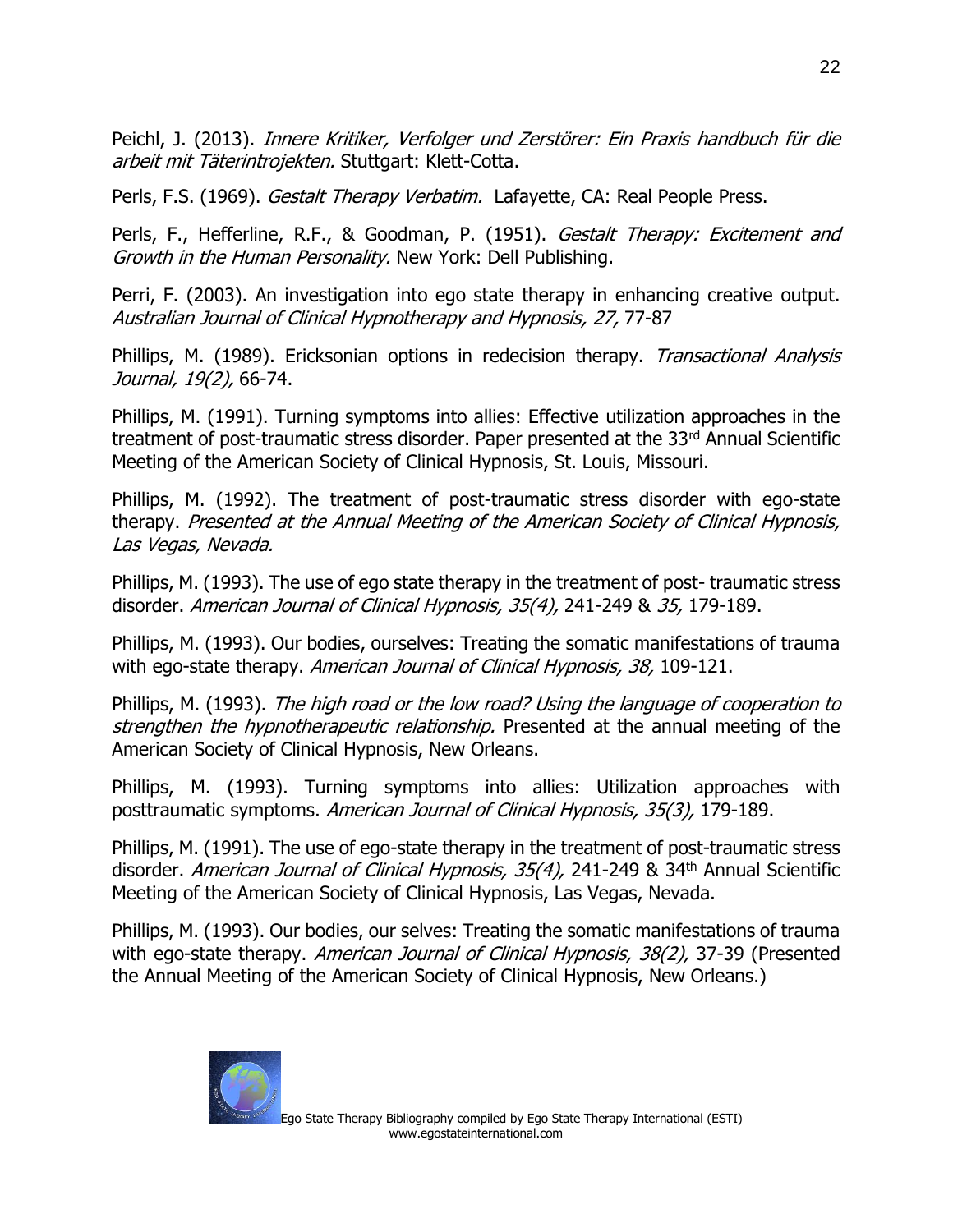Phillips, M. (1994). Developing a positive countertransference "trance" in treating posttraumatic patients. Presented at the annual meeting of the American Society of Clinical Hypnosis, Philadelphia.

Phillips, M. (1997). *Ego-strengthening and emdr.* Workshop presented at the 1997 EMDRIA Conference, San Francisco, CA.

Phillips, M. (1997). Spinning Straw into Gold: Utilization of Transferential Resources to Strengthen the Hypnotic Relationship. American Journal of Clinical Hypnosis, 40:2,118-129.

Phillips, M. (n.d). "The Face": From Post-Traumatic Symptom to Therapy Ally. *Hypnos* 22, 6-11.

Phillips, M. (2000). Strengthening, observing and experiencing ego functions through ego-state therapy. Hypnos, 27(1).

Phillips, M. (2003). Ego State Therapy foundations III: Ego State Therapy and trauma. Paper delivered at the First World Congress of Ego State Therapy, Bad Orb, Germany.

Phillips, M. (2006). Unravelling complexity: Using multi-model approaches in ego state therapy. Paper delivered at the Second World Congress on Ego State Therapy, Pretoria, South Africa.

Phillips, M. (2013). Mending Fences: Repairing Boundaries through Ego State Therapy. American Journal of Clinical Hypnosis, 56(1), 23-38.

Phillips, M., & Frederick, C. (1991). Hypnose et syndrome "dissociative" chez les patients chroniques. Nervure: Journal de Psychiatrie, 4, 30-35.

Phillips, M., & Frederick, C. (1992). The use of hypnotic age progression as prognostic, ego-strengthening, and integrating techniques. American -Journal of Clinical Hypnosis, 35, 99-108.

Phillips, M., & Frederick, C. (1993). *Decoding mystifying signals: Translating symbolic* communications of elusive ego states. Presented at the Annual Meeting of the American Society of Clinical Hypnosis, New Orleans, Louisiana.

Phillips, M. & Frederick, C. (1995). Healing the Divided Self: Clinical and Ericksonian Hypnotherapy for Post-traumatic and Dissociative Conditions. New York: W.W. Norton & Company.

Philips, M. & Frederick, C. (2003). Handbuch der Hypnotherapie bei posttraumatischen und dissoziativen Störungen. Carl Auer Systeme Verlag

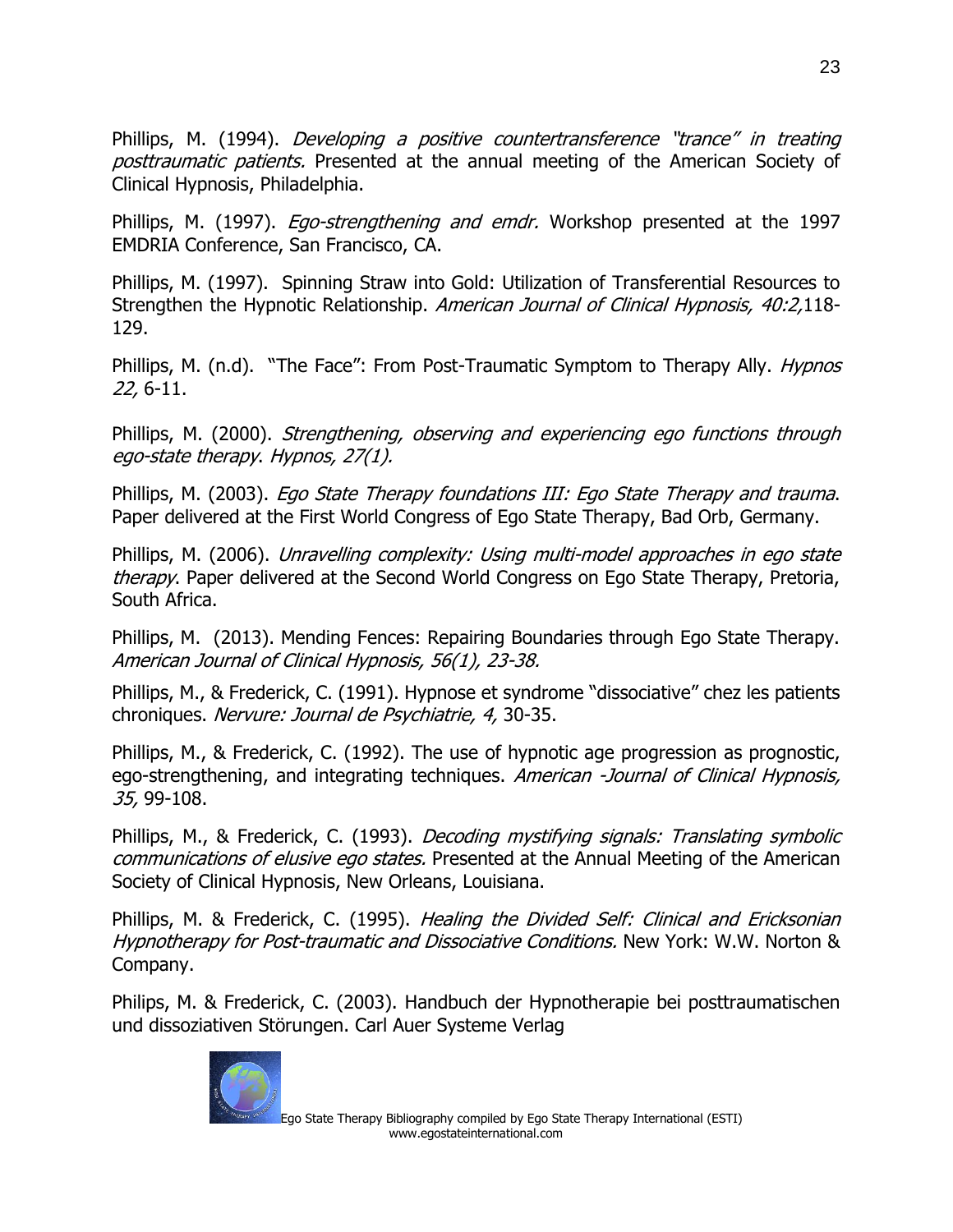Phillips, M. & Frederick, C. (2009). Empowering the Self through Ego State Therapy. E-Course: [www.maggiephillipsphd.com](http://www.egostatetherapie.ch/www.maggiephillipsphd.com)

Phillips, M., & Smith, A, J., Jr., (1996). Transitional states of consciousness and the hypnotherapeutic relationship. Paper presented at the annual meeting of the American Society of Clinical Hypnosis, Orlando, FL.

Riessbeck,H.(2008). Ego States, EMDR, Imaginationen: Ein neues Bermuda-Dreieck in der Traumatherapie. In : Bürgi-Krauss, M., Kottje-Birnbacher, L., Reichmann, I., Wilke, E. (Hrsg.) Entwicklung in der Imagination – Imaginative Entwicklung.(S.267-277). Lengerich: Pabst Science

Riessbeck, H.(2013). Einführung in die hypnodynamische Teiletherapie, Heidelberg: Carl-Auer

Riessbeck,H. (2013). Hypno-analytische Teilearbeit - Ego State Therapie mit inneren Selbstanteilen. Trauma und Gewalt, 1

Riessbeck, H. (2013). Janet und die klinischen Multiplizitätsmodelle heute. In: Wolfradt,U. ,Heim,G., Fiedler,P. Dissoziation und Kultur, Lengerich: Pabst Science

Riessbeck, H. (2013). Patienten mit Behinderungen. In: Sack, M. Sachsse, U., Schellong, J.Komplexe Traumafolgestörungen, Stuttgart: Schattauer

Riessbeck,H (2015). Schatten und Licht – vom traumasensitiven Umgang im Alter Nürnberg, Zeitschr. Gerontologie und Ethik ,1

Riessbeck,H., Ebbinghaus, R., Schellong, J. (2013) Rahmenbedingungen, Therapiesetting und Vernetzung. In: Sack, M. Sachsse, U., Schellong, J.Komplexe Traumafolgestörungen, Stuttgart: Schattauer

Riessbeck,H.,Müller,G. (Ed.)(2019): Traumakonfrontation-Traumaintegration, Methoden im Vergleich, Stuttgart: Kohlhammer

Riessbeck, H., Riessbeck, K.(2018). Trauma und Behinderung. In Schellong, J. (Ed). Praxishandbuch Psychotraumatologie, Stuttgart: Thieme

Riessbeck,H., Sachsse,U.(2013). Komplexe Versorgungsmodelle für komplex Traumatisierte. In: Sack, M. Sachsse, U., Schellong, J.Komplexe Traumafolgestörungen, Stuttgart: Schattauer

Schmidt, S.J. (2009). The Developmental needs meting strategy: An Ego-State Therapy for healing adults with Childhood Trauma and Attachment wounds. Texas: DNMS Institute

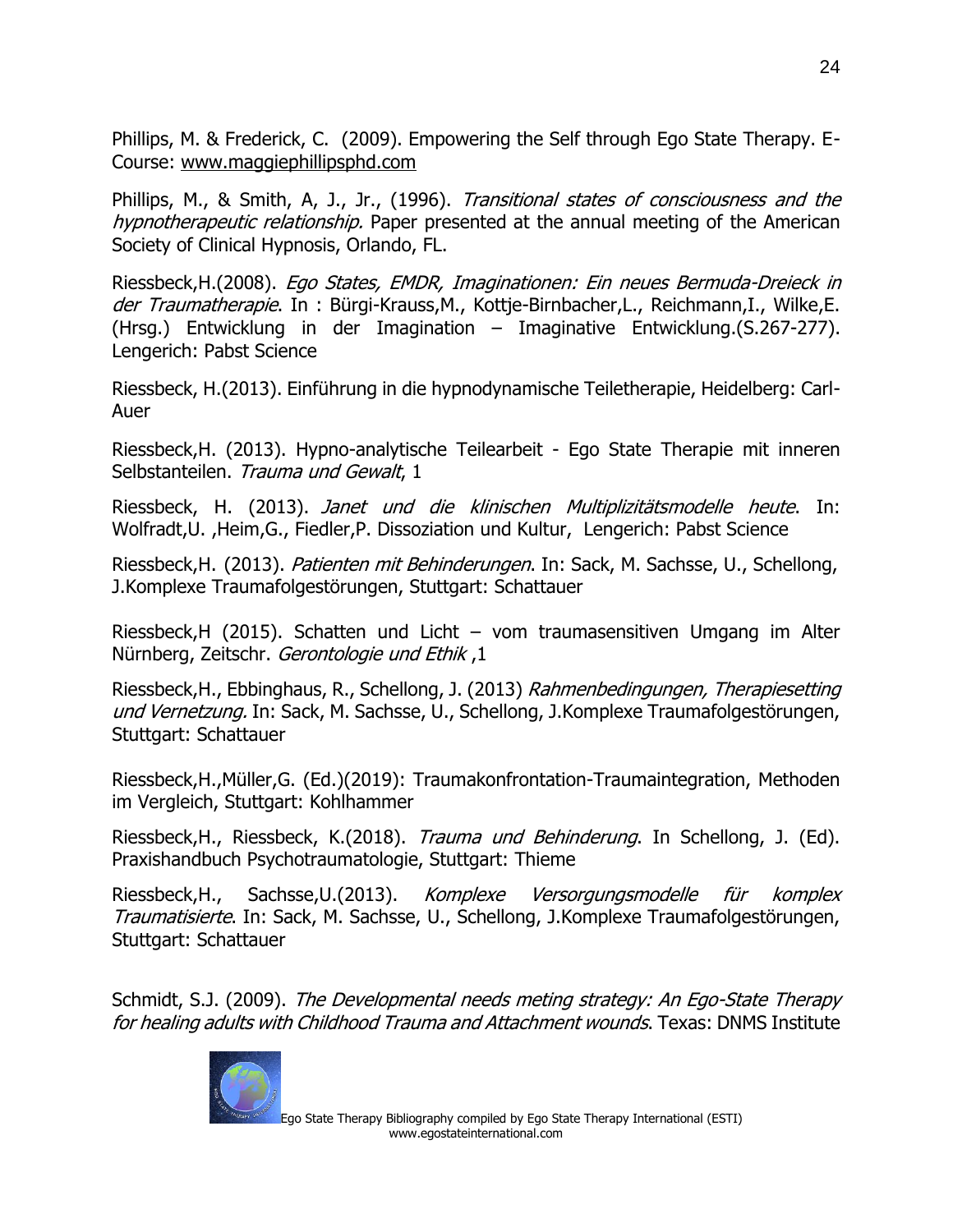Schwartz, R. (1997). Systemische Therapie mit der inneren Familie, Klett Cotta

Simon, L.A. (1996). The nature of the introjet and its implications for Gestalt therapy. Gestalt Journal, 19(2), 109-130.

Stewart, D. L. (1983). *Ego state therapy and its relationship to the peri-natal period.* First International Congress on Pre- and Peri-Natal Psychology, Toronto, Canada.

Steckler, J. (1989). A workshop with John and Helen Watkins. Trauma and Recovery.

Schmidt, S.J. (n.d). The DNMS Book: An Ego State Therapy for Healing Adults with Childhood Trauma and Attachment Wounds. DNMS Institute, LLC, San Antonio, Texas.

Schmidt, S. J. (1998). Internal conference room, ego-state therapy and the resolution of double binds: Preparing clients for EMDR trauma processing. *EMDRIA Newsletter.* 

Sky, J. (2008). The many parts of you: Executive state identification. Australian Journal of Clinical Hypnotherapy and Hypnosis

Tien Redman, S. (2017) Ego State terapi i tid och rum. Reach Out.

Toothman, D., & Phillips, M. (1998). Coming together: Working with couples from an Ego-State perspective. American Journal of Clinical Hypnosis, 41(2), 174-190.

Torem, M. (1984): Anorexia nervosa and multiple dissociated ego states. (Presented at the first International Conference on Multiple Personality and Dissociated States, Chicago).

Torem, M. S. (1986). Psychodynamic ego-state therapy for eating disorders. New Directions for Mental Health Services, 31, 99-107

Torem, M. (1987). Ego state therapy for eating disorders. American Journal of Clinical Hypnosis, 30, 94-103.

Torem, M. (1990). Ego-strengthening. Enhancing esteem, self-efficacy, and confidence. In D.C. Hammond (Ed.), *Handbook of hypnotic suggestions and metaphors (*pp. 109-112), New York: Norton.

Torem, M. (1992). *Ego-state therapy for the seriously illpatient*. Presented at the Annual Meeting of the American Society of Clinical Hypnosis, Las Vegas, Nevada.

Torem, M. (1993). Ego-state therapy for headaches. *Presented at the Annual Meeting of* the American Society of Clinical Hypnosis, New Orleans.

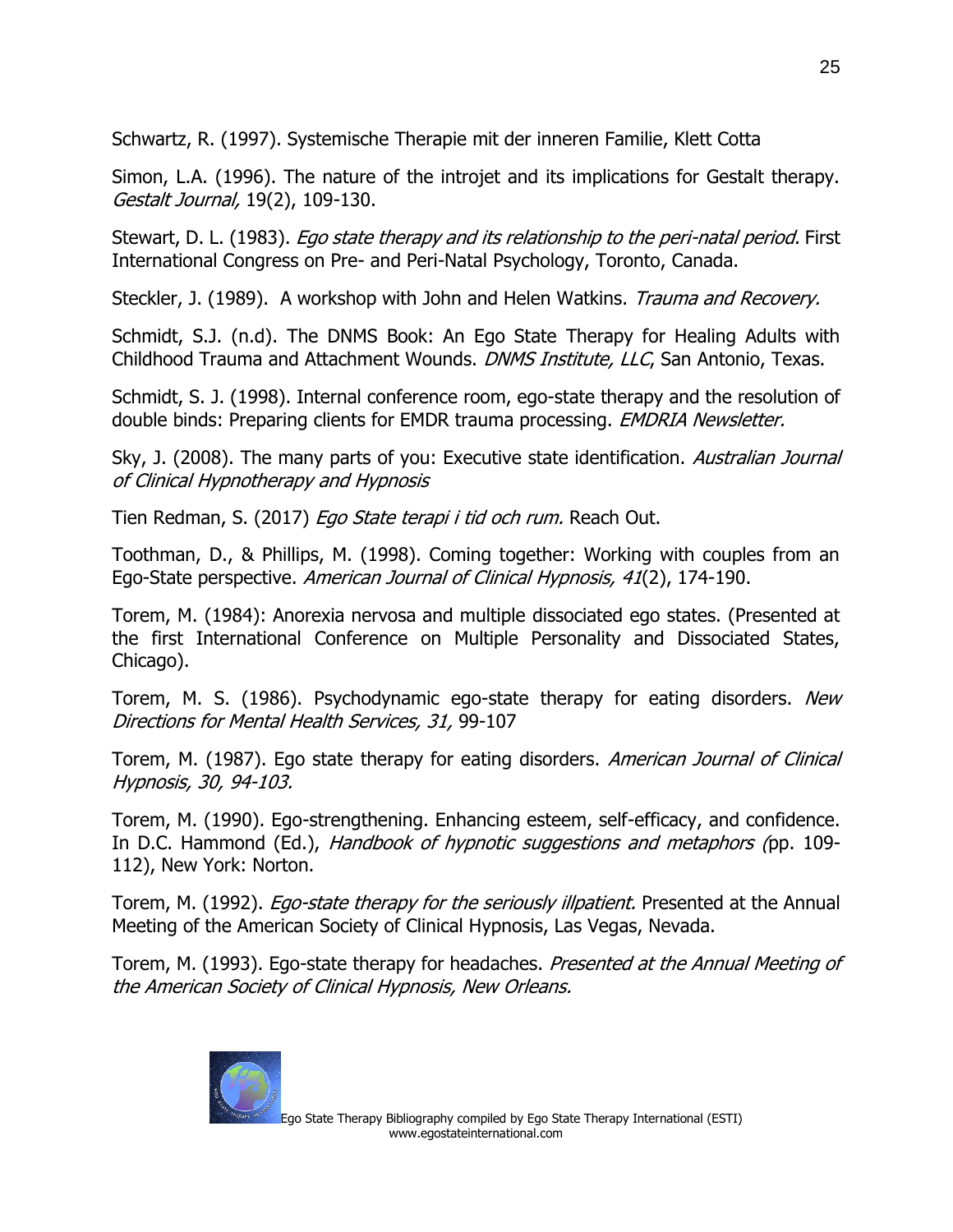Torem, M. (1993). Therapeutic writing as a form of ego-state therapy. *American Journal* of Clinical Hypnosis, 35(4), 267-276.

Torem, M. (1994). *Ego state graphotherapy.* Paper presented at the annual meeting of the American Society of Clinical Hypnosis, Philadelphia.

Toothman, D., & Phillips, M. (1996). *Ego-state therapy with couples.* (Unpublished manuscript).

Van der Hart, O and Horst, R. (1989). The Dissociation Theory of Pierre Janet. Journal of Traumatic Stress, 2 (4), 1-11.

Vermooten, E. (2007). Fiction Writing as Symbolic Constructivist enquiry into Ego State Therapy (Unpublished MEd dissertation). Pretoria, University of Pretoria.

Wade, T C. & D.K. Wade (2001). Integrative psychotherapy: combining Ego State Therapy, clinical hypnosis and Eye Movement Desensitization and Reprocessing (EMDR) in a psychosocial developmental context. American Journal of Clinical Hypnosis, 43(3, 4): 233-245.

Watkins, H. (1976). Hypnosis and smoking: A five-session approach. *International Journal* of Clinical and Experimental Hypnosis, 24, 381-390.

Watkins, H.H. (1978). Ego state therapy. In R.J. Corsini, (Ed.) *Encyclopedia of psychology* (Vol. 1). New York, Wiley.

Watkins, H.H. (1978). Ego state therapy. In: J.G. Watkins (ed.): The therapeutic self. New York (Human Sciences), pp. 360-398.

Watkins, H. H. (1979). Ego State Therapy, in J. G. Watkins (ed.), the *Therapeutic Self,* Human Sciences, New York, pp. 360-398.

Watkins, H. H. (1980). The silent abreaction. *International Journal of Clinical and* Experimental Hypnosis, 23(2), 101-113.

Watkins, H.H. (1980). The woman in black and the lady in white. (Audiotape and transcript). New York (Jeffrey Norton).

Watkins, H.H. (1984). Ego-State therapy. In R.J. Corsini (Ed.). 1, 420-421). New York: Wiley.

Watkins, H.H. (1986). The trauma of birth: Abreactive therapy. (Videotape.) New York (Irvington).

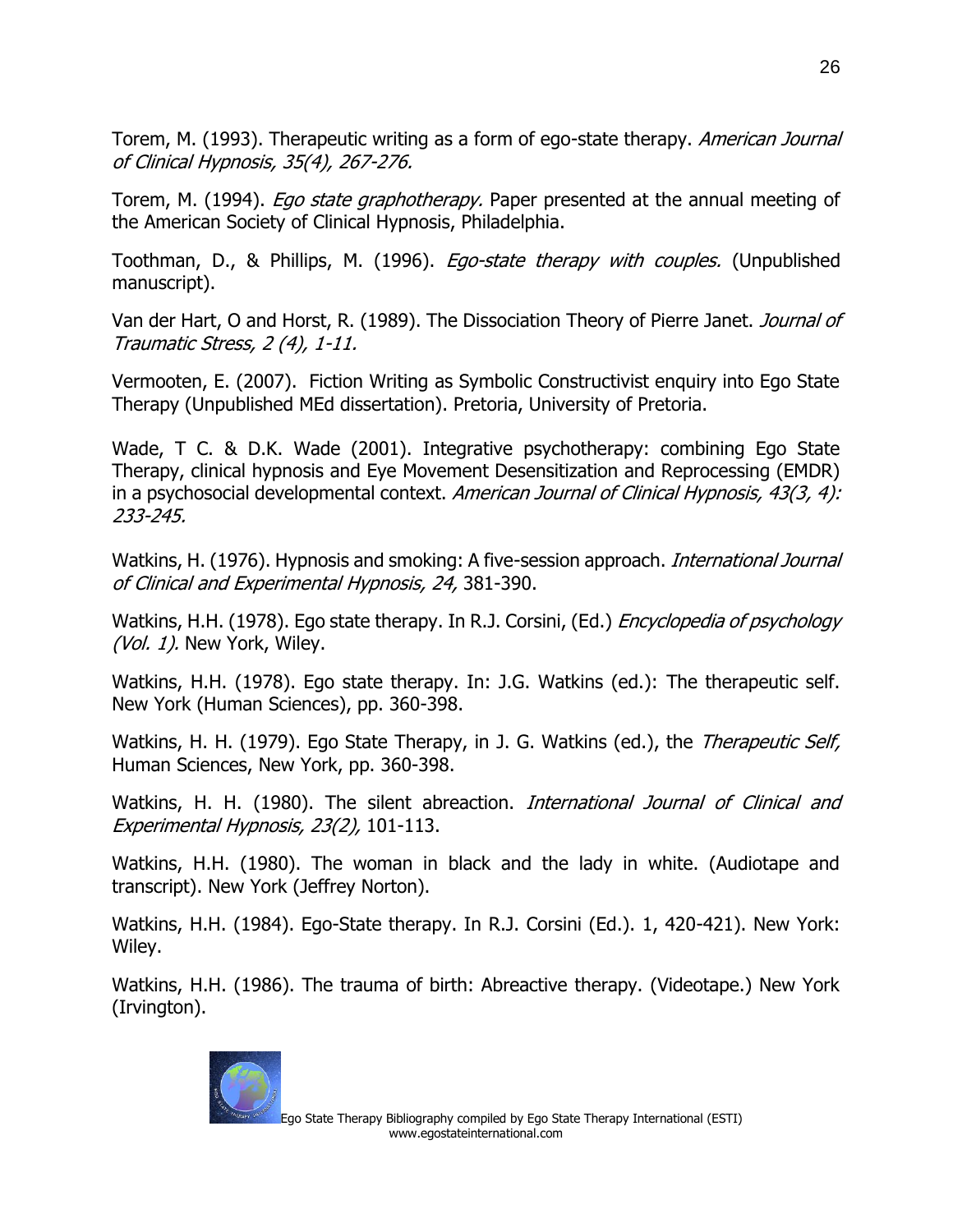Watkins, H.H. (1986). Treating the trauma of abortion. *Pre- and Perinatal Psychology* (Winter): 135-143.

Watkins, H.H. (1989). Therapist's Page. Many Voices: (October): 4-5.

Watkins, H. H. (1990). Hypnotherapeutic technique for the reduction of guilt: The door of forgiveness. In D. C. Hammond (Ed), Handbook of hypnotic suggestions and metaphors (pp. 312-313). New York: Norton.

Watkins, H.H. (1990). Raising self esteem: 1. Safe room and life force. 2. The past and your. (Audiotape.) Missoula, MT (Author).

Watkins, H.H. (1990). Suggestion for raising self-esteem. In: D.C. Hammond (ed.): Handbook of therapeutic suggestions and metaphors. New York (Norton) (pp. 127-130).

Watkins, H.H. (1990). Hypnotherapeutic procedures for the reduction of quilt. *Hypnos* 17: 227-232.

Watkins, H.H. (1993). *Invited Discussion: Symposium on Clinical Applications of Ego* State Therapy. Presented at the VIth European Congress of Hypnosis and Psychosomatic Medicine, Vienna, Austria.

Watkins, H.H. (1993). Ego-State Therapy: An Overview. American Journal of Clinical Hypnosis 35(4), 232-240.

Watkins, H.H. (1994). Personal communication.

Watkins, H.H. & Watkins, J.G. (1985). Ego-states and multiple personalities. Presented at the 11<sup>th</sup> International Congress on Hypnosis and Psychosomatic Medicine. Toronto, Canada.

Watkins, J. (1954). Trance and transference. Journal of Clinical and Experimental Hypnosis, 2, 284-290.

Watkins, J. (1966). Symposium on posthypnotic amnesia: Discussion. *International* Journal of Clinical and Experimental Hypnosis, 14, 139-149.

Watkins, J. (1967). Hypnosis and Consciousness from the View Point of Existentialism. Springfield, IL: Charles C. Thomas.

Watkins, J. (1987). Hypnotherapeutic Techniques: Clinical hypnosis (Vol. 1), New York: Irvington.

Watkins, J. (1992). Hypnotherapeutic Techniques: Clinical Hypnosis (Vol. 2). New York: Irvington.

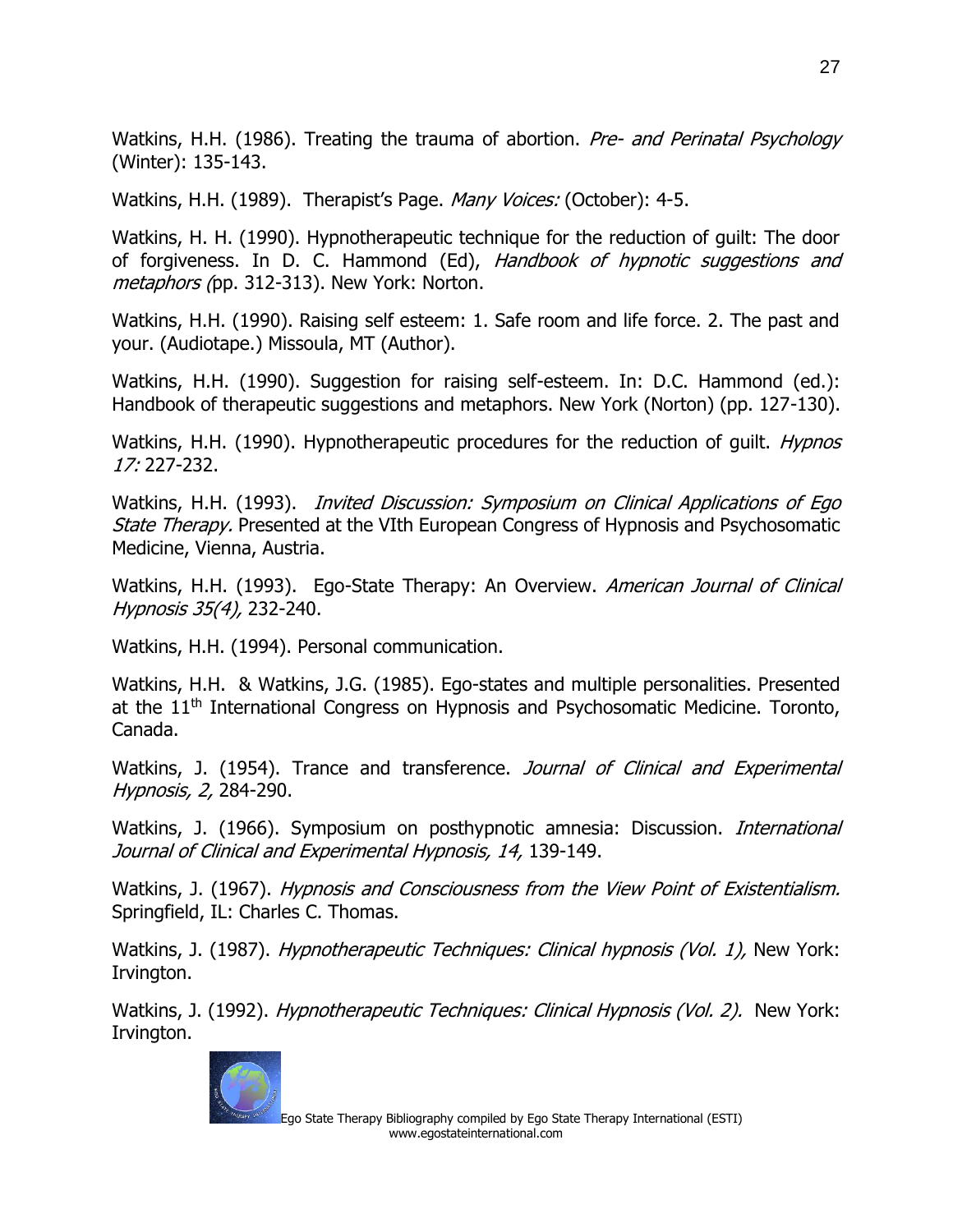Watkins, J. (1992). Psychoanalyse, hypnoanalyse, ego-state therapie: Auf der Suche nach einer effektiven Therapy. Hypnose und Kognition, Band, 9, 85-97. (Translated from the English by Monica Amler).

Watkins, J. (2001). Adventures in Human Understanding: Stories for Exploring the Self. Wales, UK: Crown House.

Watkins, J. (in press): The psychodynamics and initiation of effective abreactive experiences. International Journal of Clinical and Experimental Hypnosis.

Watkins, J., & Johnson, R. (1982). We, the Divided Self. New York: Irvington.

Watkins, J. & Watkins, H. (1997). *Ego States Theory and Therapy.* New York: W.W. Norton and Company.

Watkins, J.G. (1941). Impairing enemy industrial production through the psychological planning of air raids designed to maximize disruption of worker morale: Studies in cumulative sleep deprivation. (Unpublished confidential report.

Watkins, J.G. (1942). Offensive psychological warfare. *Journal of Consulting Psychology*, 6, 117-122.

Watkins, J.G. (1942). Objective measurement of instrumental performance. Contributions to education No. 860. New York (Columbia University). T.C. Bureau of Publication.

Watkins, J.G. (1946). The hypnoanalytic location of a lost object. *Journal of Clinical* Psychology 2: 390-394.

Watkins, J.G. (1947). Antisocial compulsions induced under hypnotic trance. *Journal of* Social and Abnormal Psychology 42: 256-259.

Watkins, J. G. (1949). *Hypnotherapy of war neuroses.* New York: Ronald Press.

Watkins, J.G. (1949). Poison-pen therapy, Am. J. Psychotherapy, 3, 410-418.

Watkins, J.G. (1951). A case of hypnotic trance induced in a resistant subject in spite of active opposition. British Journal of Medical Hypnotism (Summer): 1-6.

Watkins, J.G. (1951). Hypnotherapy in a military setting. *Journal of Personality, 1*, 318-315.

Watkins, J.G. (1952). Projective hypnoanalysis. In: L.M. LcCron (ed.): Experimental hypnosis. New York (Macmillan), pp. 442-462.

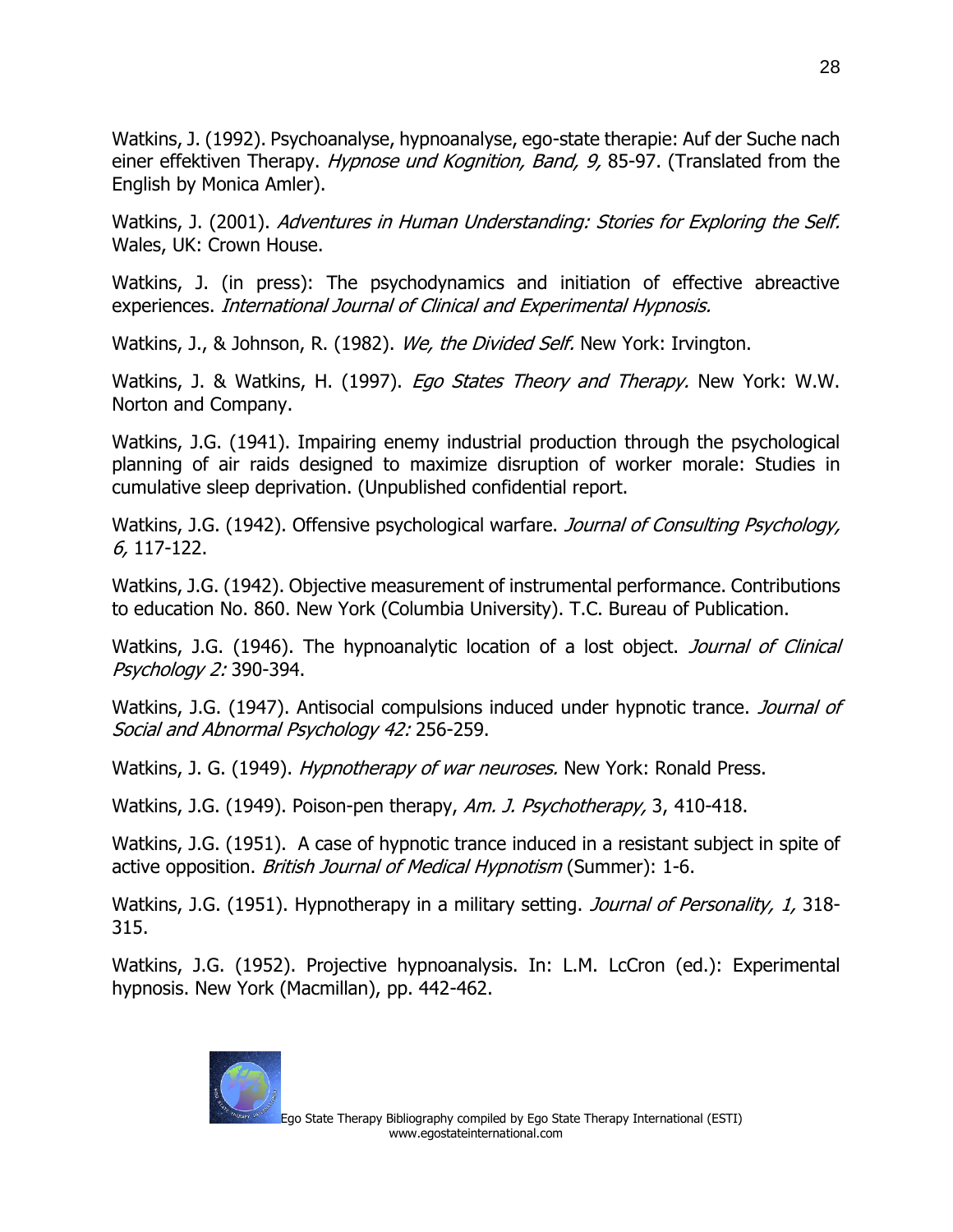Watkins, J.G. (1954). Trance and transference. Journal of Clinical and Experimental Hypnosis 2: 284-290.

Watkins, J.G. (1960). General psychotherapy: An outline and study. Springfield, IL. (Thomas).

Watkins, J.G. (1961). El puente afectivo: Una tecnica hipnoanalitica. (Translated by Marcelo Lerner). Acta Hypnologica Latinoamericana, 2, 323-329.

Watkins, J.G. (1963). The psychodynamics of hypnotic induction and termination. In: J.M. Schneck (ed.): Hypnosis in modern medicine. Springfield, IL. (Thomas), pp. 363- 389.

Watkins, J.G. (1963). Transference aspects of the hypnotic relationship. In: M.V. Kline (ed.): Clinical correlations of experimental hypnosis. Springfield, IL (Thomas), pp. 5-24.

Watkins, J. G. (1963). Transference aspects of the hypnotic relationship. In M. V. Kline (Ed.), Clinical correlations of experimental hypnosis. Springfield, IL: Thomas. (pp. 5-24).

Watkins, J.G. (1967). Hypnosis and consciousness from the standpoint of existentialism. In: M.V. Kline (ed.): Psychodynamics and hypnosis. Springfield, IL (Thomas), pp. 15-31.

Watkins, J. G. (1971). The affect bridge: A hypnoanalytic technique, *International Journal* of Clinical and Experimental Hypnosis, 19, 21-27.

Watkins, J.G. (1972). Antisocial behaviour under hypnosis: Possible or impossible? International Journal of Clinical and Experimental Hypnosis 20: 95-100.

Watkins, J.G. (1975). *Hypnotic phenomena: Part I. Induction and suggestion; Part II.* Deep trance, (videotapes). Missoula, MT.: University of Montana Instructional Materials Services.

Watkins, J. G. (1976). Ego States and the Problem of Responsibility: A Psychological Analysis of the Patty Hearst case, Journal of Psychiatry and Law, 471-489.

Watkins, J.G. (1976). Operant approaches to existential therapy. (Unpublished address. Presented at the Internat. Congress for Psychosomatic Medicine and Hypnosis, Kyoto, Japan.)

Watkins, J. G. (1977). The Psychodynamic Manipulation of Ego States in Hypnotherapy, in F. Antonelli (ed.), *Therapy in Psychosomatic Medicine,* 2, 389-403, Symposia, Rome, Italy.

Watkins, J. G. (1978). The therapeutic self. New York: Human Sciences Press.

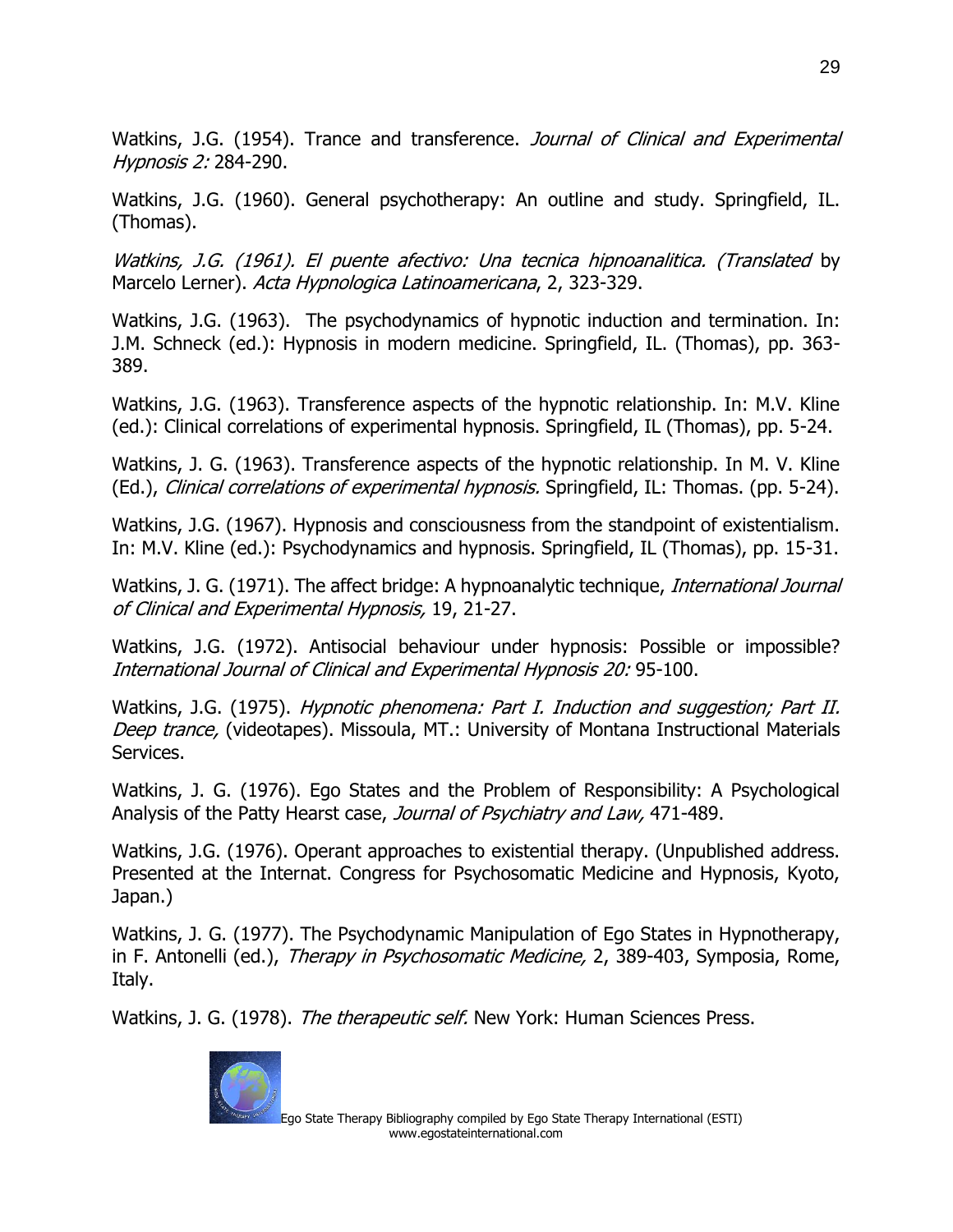Watkins, J. G. (1978). Ego States and the Problem of Responsibility: A Psychological Analysis of Patricia W., Journal of Psychiatry and Law, 519-535.

Watkins, J.G. (1989). Hypnotic hypermnesia and forensic hypnosis. A cross examination. American Journal of Clinical Hypnosis 32: 71-83.

Watkins, J.G. (1984). The Bianchi ("Hillside Strangler") case: Sociopath or multiple personality? International Journal of Clinical & Experimental Hypnosis 32: 67-111.

Watkins, J. G. (1987). The practice of clinical hypnosis. Volume I: Hypnotherapeutic techniques. New York: Irvington.

Watkins, J. G. (1990). Watkins' affect or somatic bridge. In D. C. Hammond (Ed.), Handbook of hypnotic suggestions and metaphors (pp. 523-524). New York: Norton.

Watkins, J. G. (1992). *The practice of clinical hypnosis: Hypnoanalytic techniques, 2.* New York: Irvington.

Watkins, J.G. (1992). Psychoanalyse, Hypnoanalyse, Ego-State-Therapie: Auf der Suche nach einer effektiven Therapie. (Translated from the English by Monika Amler.) Sypnose und Kognition 9: 85-97.

Watkins, J. G. (1993). Dealing with the problem of false memory in clinic and court, *The* Journal of Psychiatry & Law/Fall 297-317 & Hypnos, 176-188.

Watkins, J.G. (1993). Foreword. American Journal of Clinical Hypnosis 35: 229-231

Watkins, J.G. (1995). Hypnotic abreactions in the recovery of traumatic memories. Newsletter of the International Society for the Study of Dissociation 13 (1):6.

Watkins, J. G. (2000). Personal Communication, June, Missoula, Montana.

Watkins, John G. (2003). Keynote presentation, First World Congress on Ego State Therapy at Bad Orb, Germany.

Watkins, J.G. (n.d.). Unconscious Communication. Hypnos 30, 152-154.

Watkins, J.G. (n.d.). Andrew and his Old Sheepdog. Hypnos 29, 77-79.

Watkins, J.G. (n.d.). The Hypnotic Regression of a Paranoid Schizophrenic to "Normalcy". Hypnos 29, 6-12.

Watkins, J.G. (n.d.). The Psycodynamic Treatment of Combat Neuroses (PTSD) with Hypnosis during World War II. Hypnos 28, 116-123 & Hypnos 30, 204-211.

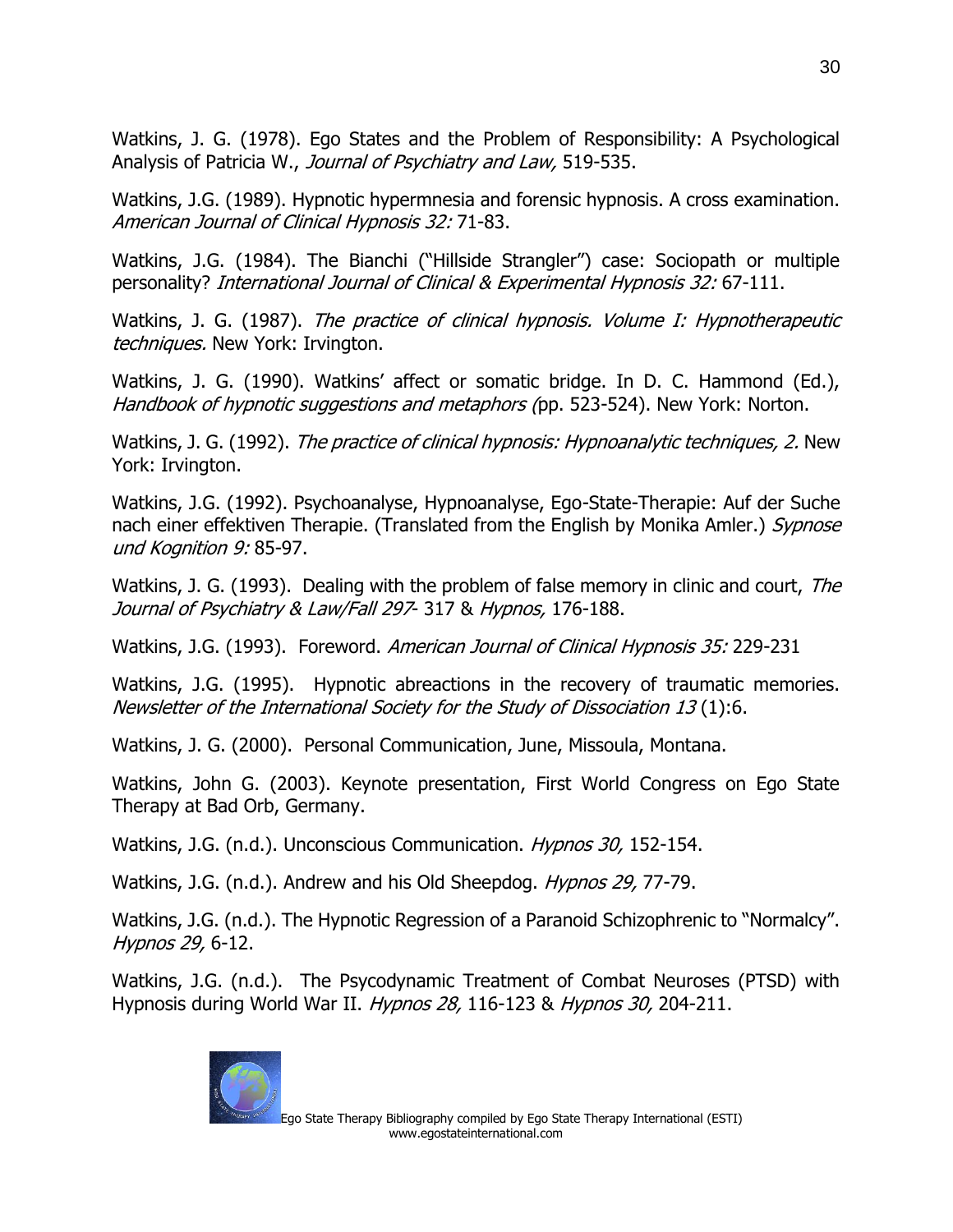Watkins, J.G. (n.d.). Emotional Resonance. Sentient Publications, LLC.

Watkins, J.G. (n.d.). Adventures in Human Understanding: Stories for Exploring the Self. Crown House Publishing, Wales.

Watkins, J.G., Arreed F. Barabasz, A, & Barabasz, M. (n.d). Single-Session Manualized Ego State Therapy (EST) for combat stress injury, PTSD, and ASD, Part I: The Theory. The International Journal of Clinical and Experimental Hypnosis 59(4), 379-390.

Watkins, J.G., & Barabasz, A. (2008). Advanced hypnotherapy: Hypnodynamic techniques. New York, NY: Routledge.

Watkins, J.G. & Johnson, R, J. (1982). We, the divided self. New York (Irvington).

Watkins, J. G., & Watkins, H. H. (1976). *Hypnoanalytic ego-state therapy*, audio tape no. 97, American Academy of Psychotherapists Tape Library, Orlando, Florida

Watkins, J.G. and Watkins, H, H. (1978). Abreactive techniques. (Audiotape.) New York (Irvington).

Watkins, J.G. & Watkins, H.H. (1978). Abreactive technique. (Audio tape). New York: Psychotherapy Tape Library.

Watkins, J. G., & Watkins, H. H. (1979). The theory and practice of ego-state therapy. In H. Grayston (Ed.), Short term approaches to psychotherapy (pp. 176-220). New York: Wiley.

Watkins, J. G., & Watkins, H. H. (1979). Theory and Practice of Ego State Therapy: A Short-Term Therapeutic Approach, in H. Grayson (ed.), Short term approaches to psychotherapy, Human Sciences Press, New York, pp. 176-220.

Watkins, J. G. & Watkins, H. H., (1979). Ego States and Hidden Observers. II. Ego State, Journal of Altered States of Consciousness, 5, 3-18.

Watkins, J. G. & Watkins, H. H. (1979). Ego States and Hidden Observers. II. Ego State Therapy, *The Lady in White and the Woman in Black*, audio tape, Jeffrey Norton, New York.

Watkins, J. G., & Watkins, H. H. (1979-1980). Ego states and hidden observers. *Journal* of Altered States of Consciousness, 5, 3-18.

Watkins, J.G. and Watkins, H.H. (1980). I, Ego states and hidden observers. II. Ego state therapy: The woman in black and the lady in white. (Audiotape and transcript.) New York (Jeffrey Norton).

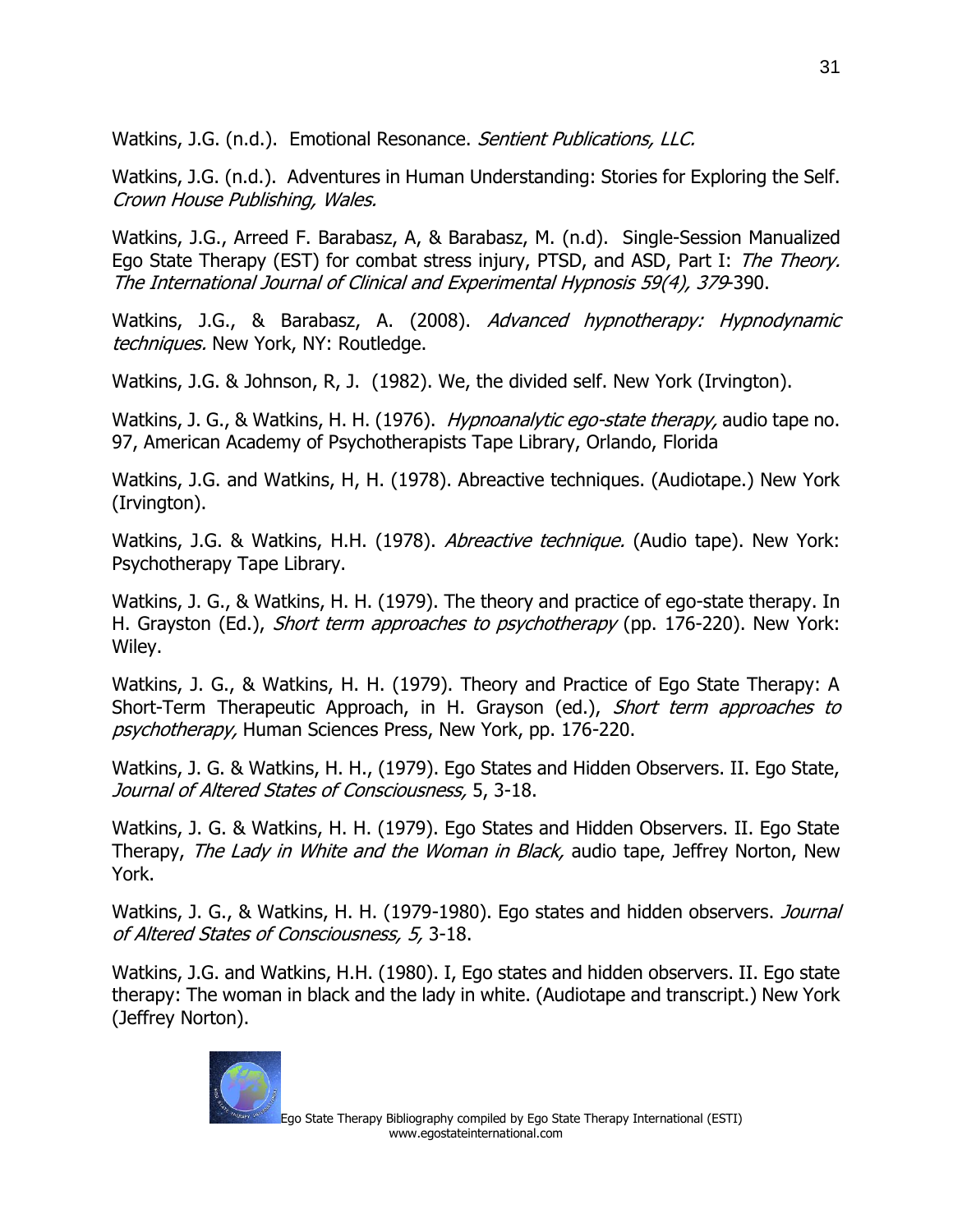Watkins, J. G., & Watkins, H. H. (1981). Ego State Therapy, in R. J. Corsini (ed.), Handbook of innovative psychotherapies, Wiley-Interscience, New York, pp. 252-270.

Watkins, J. G., & Watkins, H. H. (1982). Ego State Therapy, in L. E. Abt & I. R. Stuart (eds.), The newer therapies: A sourcebook, Van Nostrand Reinhold, New York, pp. 136-155.

Watkins, J. G., & Watkins, H. H. (1984). Hazards to the therapist in the treatment of multiple personalities. In B. G. Braun (Ed.), Symposium on multiple personality, The Psychiatric Clinics of North America, 7, 11-119.

Watkins, J. G., & Watkins, H. H. (1986). Hypnosis, multiple personality and ego states as altered states of consciousness, in B. W. Wolman & M. Ullman (ed.), *Handbook of states* of consciousness, Van Nostrand Reinhold, New York.

Watkins, J.G. and Watkins, H.H. (1986). Ego states as altered states of consciousness. In: B.B. Wolman a. M. Ullman (eds.): Handbook of states of consciousness. New York (Van Nostrand Reinhold), pp. 133-158.

Watkins, J. G., & Watkins, H. H. (1988). The management of malevolent ego states in multiple personality disorder. Dissociation, 1, 67-71.

Watkins, J. G., & Watkins, H. H. (1990). Dissociation and displacement: Where goes the "ouch?" American Journal of Clinical Hypnosis, 33, 1-10.

Watkins, J. G., & Watkins, H. H. (1990). Ego-state transferences in the hypnoanalytic treatment of dissociative reactions. In M. L. Fass & D. Brown (Eds.), Creative mastery in hypnosis and hypnoanalysis: A festschrift for Erika Fromm (pp. 225-261). Hillsdale, NJ: Lawrence Erlbaum Associates.

Watkins, J.G., & Watkins, H.H. (1990). Ego-state transferences in the hypnoanalytic treatment of dissociative reactions. In M. L. Fass & D.

Watkins, J. G., & Watkins, H. H. (1991). Hypnosis and ego-state therapy. In P. A. Keller & S. R. Heyman (Eds.), Innovations in clinical practice, 10, 23-37 Sarasota, FL: Professional Resources Exchange.

Watkins, J.G. & Watkins, H.H. (1992). A comparison of "hidden observers", ego states, and multiple personalities. In: W. Bongarz (ed.) with V.A. Gheorghiu a. B. Bongarz (coeds.): Hypnosis: 175 years after Mesmer: Recent developments in theory and application. Konstanz (Universitätsverlag Konstanz). (Reprinted 1992 in Hypnos 19: 215-221.

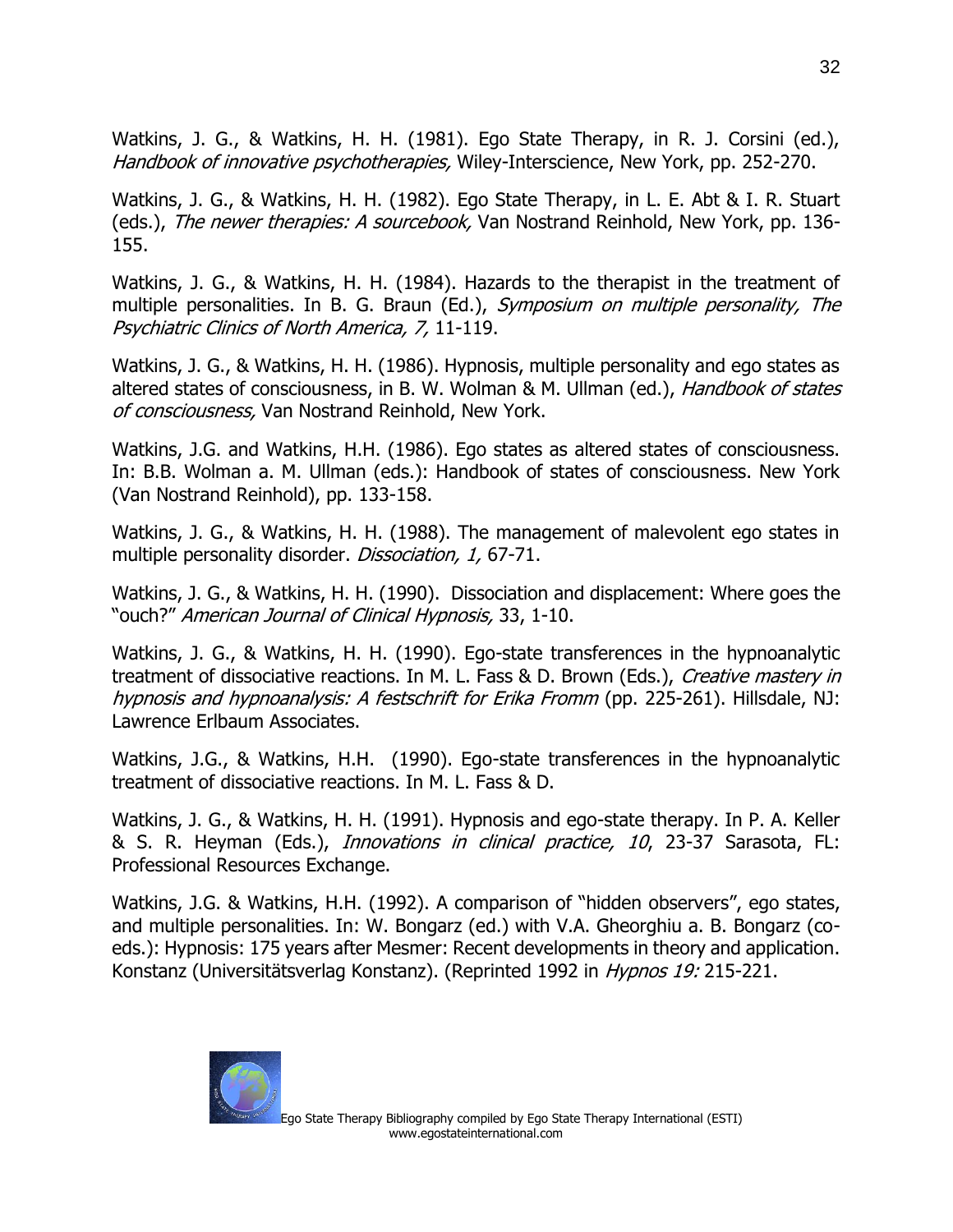Watkins, J.G. & Watkins, H.H. (1993). Ego state therapy in the treatment of dissociative disorders. In: R.P. Kluft a. C.G. Fine (eds.): Clinical perspectives on multiple personality disorder. Washington, DC (American Psychiatric Press).

Watkins, J.G. & Watkins, H.H. (1993). Accessing the relevant areas of personality functioning. American Journal of Clinical Hypnosis 35: 277-284.

Watkins, J.G. & Watkins, H.H. (1996). Overt-covert dissociation and hypnotic ego state therapy. In: W.J. Ray a. K. Michelson (eds.): Handbook of dissociation. New York (Plenum), 431-447.

Watkins, J.G. & Watkins, H.H. (1996). Psychodynamic interactions in overt and covert ego state. In: B. Burkhard, B. Trenkle, C. Kinzel, C. Duffner a. A. lost-peter (eds.): Hypnosis International Monographs 1. Munich lectures on hypnosis and psychotherapy. Munich (M.E.G.-Stiftung).

Watkins, J. G., & Watkins, H. H. (1997). *Ego states: Theory and therapy.* New York: Norton.

Watkins J. (2003). Ego States Theorie und Therapie, Carl-Auer-Verlag

Watkins, J.G. & Watkins, H.H. (n.d.). The Psychodynamics and Initiation of Effective Abreactive Experiences. Hypnos 27, 60-67.

Zanotta, S. (2013): Ego-State-Therapie: "Nein - Hört mich denn niemand? " In CH-Hypnose, Oktober, Vol. XXIII, No 2, SMSH + Ghyps, S. 16ff.

Zanotta, S. (2014): "Nein - Hört mich denn niemand? " Traumaheilung mit Ego-State-Therapie in Brächter, W. (Hrsg.): Der singende Pantomime: Ego State Therapie und Teilearbeit mit Kindern und Jugendlichen. S. 241ff, Carl-Auer.

Zanotta, S. (2014): *Ego-State-Therapie.* In Forum Kinesiologie, Nr. 69, Fachzeitschrift für Kinesiologie, S. 14ff.

Zanotta, S. (2018): Wieder ganz werden. Traumaheilung mit Ego-State-Therapie und Körperwissen, Carl-Auer.

Zanotta, S. (2018): Sandspiel in der Ego-State-Therapie: Arbeit mit destruktiv wirkenden inneren Anteilen in Brächter/Reiners: Neue Wege im Sand. Systemisches Sandspiel und Kinderorientierte Familientherapie, Carl-Auer

## **PRESENTATIONS ON CD, DVD OR YOUTUBE**

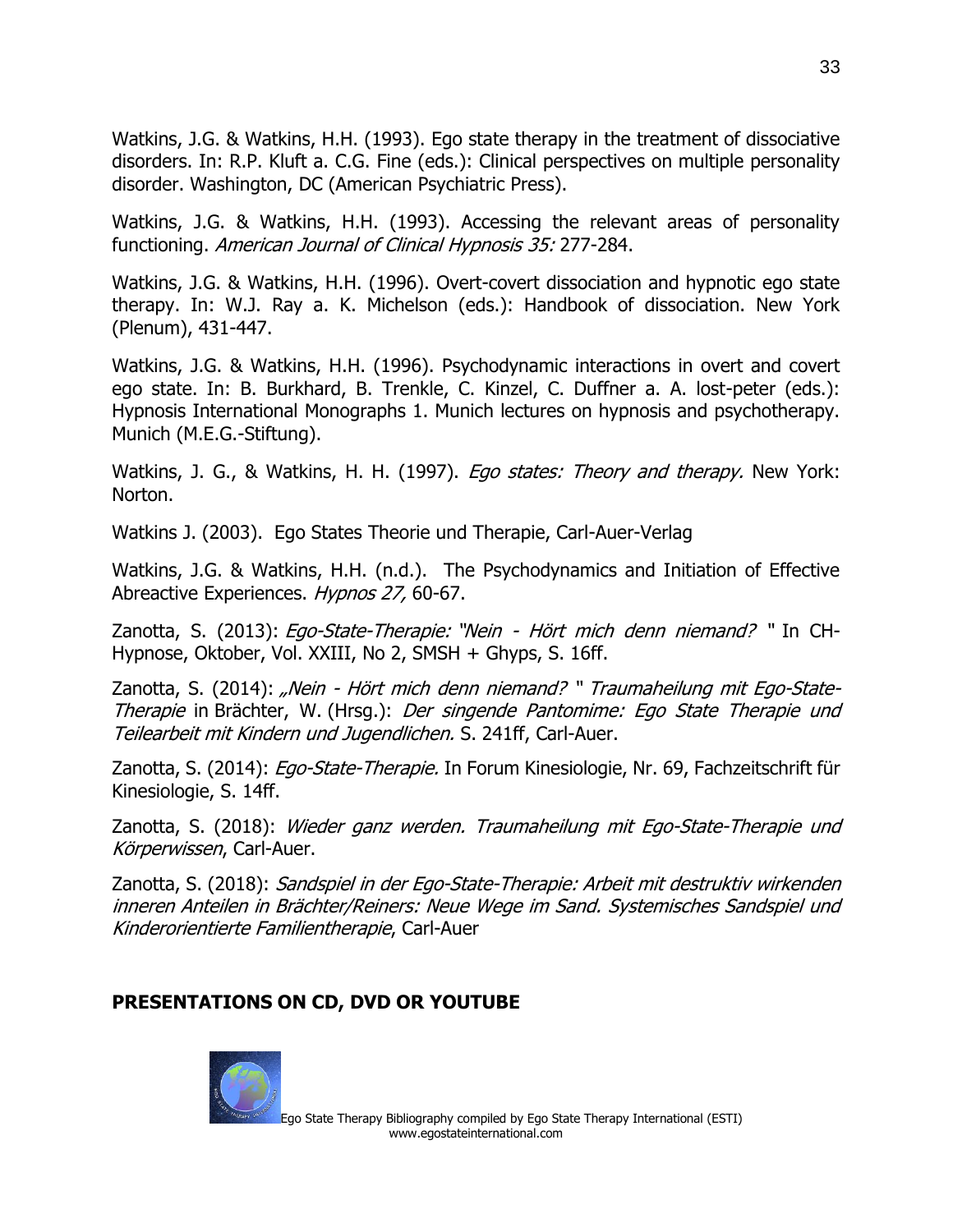Zanotta, S. (2016): Den Monstern die Stirn bieten. Wege aus der Hilflosigkeit bei Angst, Phobie oder Cyber-/Mobbing. Workshop. 8. Kindertagung Heidelberg. [www.auditorium](http://www.auditorium-netzwerk.de/)[netzwerk.de](http://www.auditorium-netzwerk.de/)

Zanotta, S. (2016): Umgang mit Ängsten und Mobbing bei Kindern und Jugendlichen. [https://youtu.be/5sF\\_4Qq35qY](https://youtu.be/5sF_4Qq35qY)

Zanotta, S. et al. (2012): Ego-State (Part II) Panel/Symposium. XIX. International Hypnosis Congress Bremen. [www.auditorium-netzwerk.de](http://www.auditorium-netzwerk.de/)

Zanotta, S. (2013): Das Monster zum Freund machen: Hypnosystemische Behandlung von Angst und Phobie. Workshop. 7. Kindertagung Heidelberg. [www.auditorium](http://www.auditorium-netzwerk.de/)[netzwerk.de](http://www.auditorium-netzwerk.de/)

Zanotta, S. (2013): Hypnosomatische Ego-State-Therapie mit Kindern und Jugendlichen. Workshop. 7. Kindertagung Heidelberg. [www.auditorium-netzwerk.de](http://www.auditorium-netzwerk.de/)

EMDRIA Conference Workshop Presentations on CD available from <http://www.conventionmedia.net/medical.html>

Forgash, C. (2006). Treating Complex Trauma with EMDR and Ego State Therapy.

Forgash, C. (2005). Master Class Presentation. The Integration of EMDR and Ego State work in the treatment of Complex Trauma.

Forgash, C. (2002). EMDR/Ego State Work in Trauma Response Situations: Working with Survivors of the WTC 9/11 Tragedy .Session 3.

Phillips, M. (n.d). All for One and One for All: Integrating EMDR, Ego –State Therapy and Energy Psychology. Session 35.

Forgash, C & Knipe, J. (2001). Safety Focused EMDR/Ego State Treatment of Dissociative Disorders. Session 24

Bergmann, U. (2000). EMDR and Ego State Therapy: Treating the Spectrum of Personality Disorders. Session 40

Forgash, C. (2000). EMDR and Ego State Therapy: theoretical Overview, Diagnstic Approach, and Client Preparation for EMDR. Session 24

Grand, D. (2000). EMDR and Ego State Therapy: Experiential Learning through Video and Audience Participation. Session 33